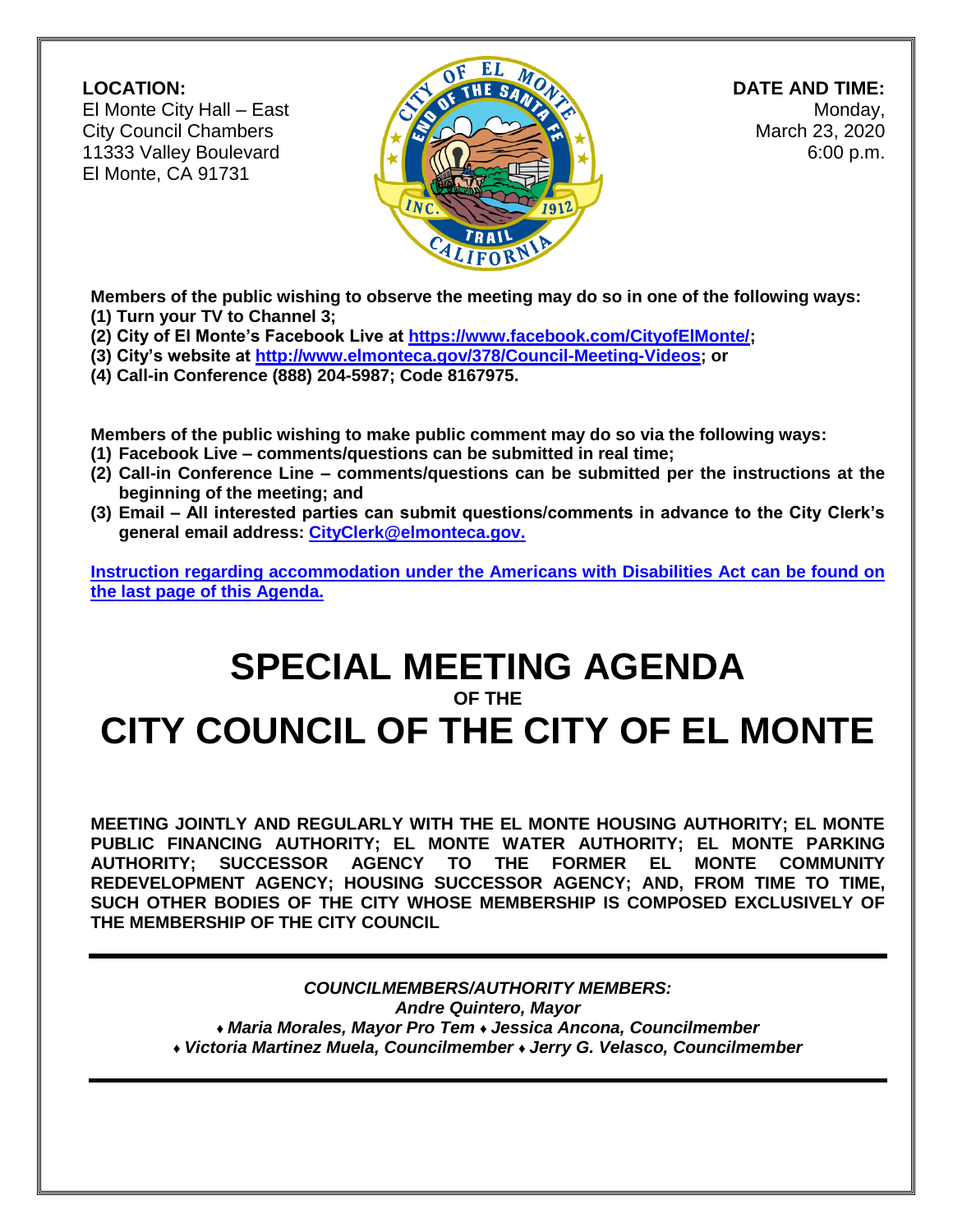#### **1. CALL TO ORDER OF SPECIAL MEETING:**

#### **2. ROLL CALL FOR CITY COUNCIL AND AUTHORITY BODIES:**

Andre Quintero, Mayor/Chair Maria Morales, Mayor Pro Tem/Authority Member Jessica Ancona, Councilmember/Authority Member Victoria Martinez Muela, Councilmember/Authority Member Jerry G. Velasco, Councilmember/Authority Member

#### **3. APPROVAL OF AGENDA:**

**4. INVOCATION:** 

#### **5. FLAG SALUTE:**

#### **6. CLOSED SESSION:**

The City Council and the various Authority Bodies whose membership is composed exclusively of the membership of the City Council (collectively, the "Council") will attempt to address and complete all Closed Session business between 6:00 p.m. and 7:00 p.m. If the Council completes all Closed Session business prior to 7:00 p.m., the Council will take a short recess and commence all Open Session proceedings promptly at 7:00 p.m. In the event the City Council is unable to address or complete all agendized Closed Session items by 7:00 p.m., the Council will hear all such remaining items toward the end of the meeting, immediately following Council Communications. Should any member of the public wish to address the Council on any *agendized* Closed Session matter, the Council shall allow such person to address the Council on such matter prior to going into Closed Session, provided that all persons wishing to address the Council on an agendized Closed Session matter shall fill out a speaker card and be subject to a speaker's time limit of 3 minutes per speaker and further provided that the Council shall be under no obligation to respond to or deliberate upon any specific questions or comments posed by a speaker or take action on any issue raised by a speaker beyond such action as the City Council may be lawfully authorized to take on an agendized Closed Session matter pursuant to the Brown Act (Govt. Code Section 54950 et seq.).

**6.1 Closed Session pursuant to Government Code Section 54956.9(d)(1) Conference with Legal Counsel--Existing Litigation regarding the following related matter: Greater SGV Safe Community Foundation v. City of El Monte, Los Angeles Superior Court Case No. 19STCP05662.**



*El Monte City Council ♦ El Monte Housing Authority ♦ El Monte Financing Authority ♦ El Monte Parking Authority ♦ El Monte Water Authority* Page **2** of **6**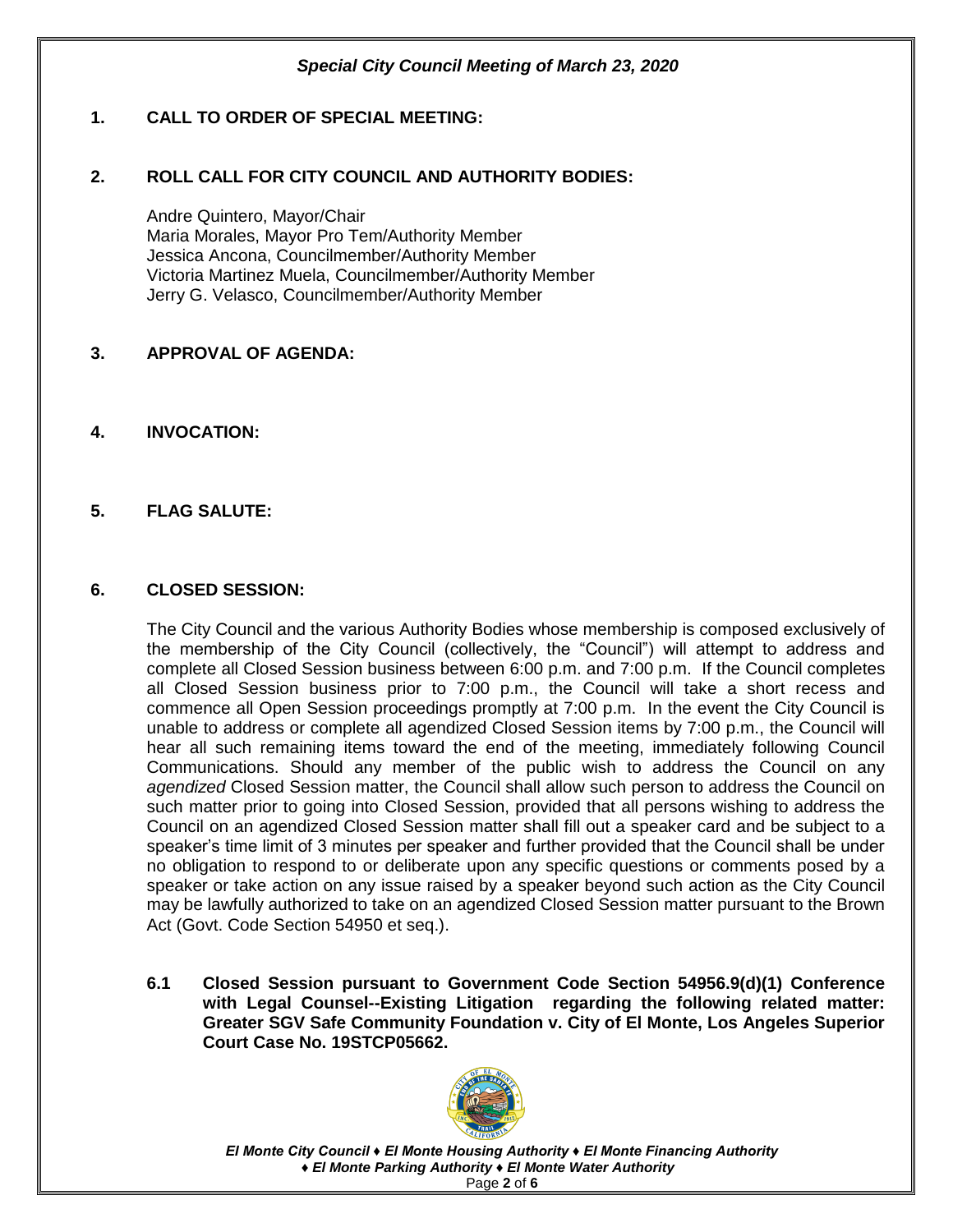#### **7. SPECIAL MEETING PUBLIC COMMENT REGARDING AGENDIZED MATTERS ONLY:**

As provided under **Government Code Section 54954.3**, this time has been set aside for persons in the audience to provide comment or make inquiries on matters appearing on this **Special Meeting agenda only**. Although no person is required to provide their name and address as a condition to attending a meeting, persons who wish to address the body are asked to state their name and address. Each speaker will be limited to three (3) continuous minutes. Speakers may not lend any portion of their speaking time to other persons or borrow additional time from other persons. All comments or queries presented by a speaker shall be addressed to the body as a whole and not to any specific member thereof. No questions shall be posed to any member of the body except through the presiding official of the meeting, members of the body are under no obligation to respond to questions posed by speakers but may provide brief clarifying responses to any comment made or questions posed. The body may not engage in any sort of prolonged discussion or deliberation with any speaker or group of speakers on matters that are not listed on this Special Meeting agenda.

*Enforcement of Decorum:* The Chief of Police of the City of El Monte, or such member, or members of the Police Department as the Chief of Police may designate, shall serve as the Sergeant-at-Arms of the meeting. The Sergeant-at-Arms shall carry out all orders and instructions given by the presiding official for the purpose of maintaining order and decorum at the meeting. While members of the public are free to level criticism of policies and the action(s) or proposed action(s) of the body or its members, members of the public may not engage in behavior that is disruptive to the orderly conduct of the proceedings, including, but not limited to, conduct that prevents other members of the public from being heard when it is their opportunity to speak or which prevents members of the audience from hearing or seeing the proceedings.

Members of the public may not threaten any person with physical harm or act in a manner that may reasonably be interpreted as an imminent threat of physical harm. All persons attending the meeting must adhere to policies barring harassment based upon a person's race, religious creed, color, national origin, ancestry, physical handicap, medical condition, marital status, gender, sexual orientation or age.

#### **8. PUBLIC HEARINGS:**

**8.1 A PUBLIC HEARING TO CONSIDER FOR FIRST READING AN ORDINANCE OF THE CITY COUNCIL OF THE CITY OF EL MONTE ENACTING A MODIFIED TEMPORARY MORATORIUM ON EVICTIONS DUE TO THE NONPAYMENT OF RENT FOR RESIDENTIAL TENANTS WHERE THE FAILURE TO PAY RENT RESULTS FROM INCOME LOSS RESULTING FROM THE NOVEL CORONAVIRUS (COVID-19)**

RECOMMENDATION OF BUSINESS ITEM UNDER CONSIDERATION:

It is recommended that the City Council:

- 1. Open the public hearing;
- 2. Receive a brief overview from staff and pose questions;
- 3. Receive public comment;
- 4. Close the public comment portion of the public hearing;



*El Monte City Council ♦ El Monte Housing Authority ♦ El Monte Financing Authority ♦ El Monte Parking Authority ♦ El Monte Water Authority* Page **3** of **6**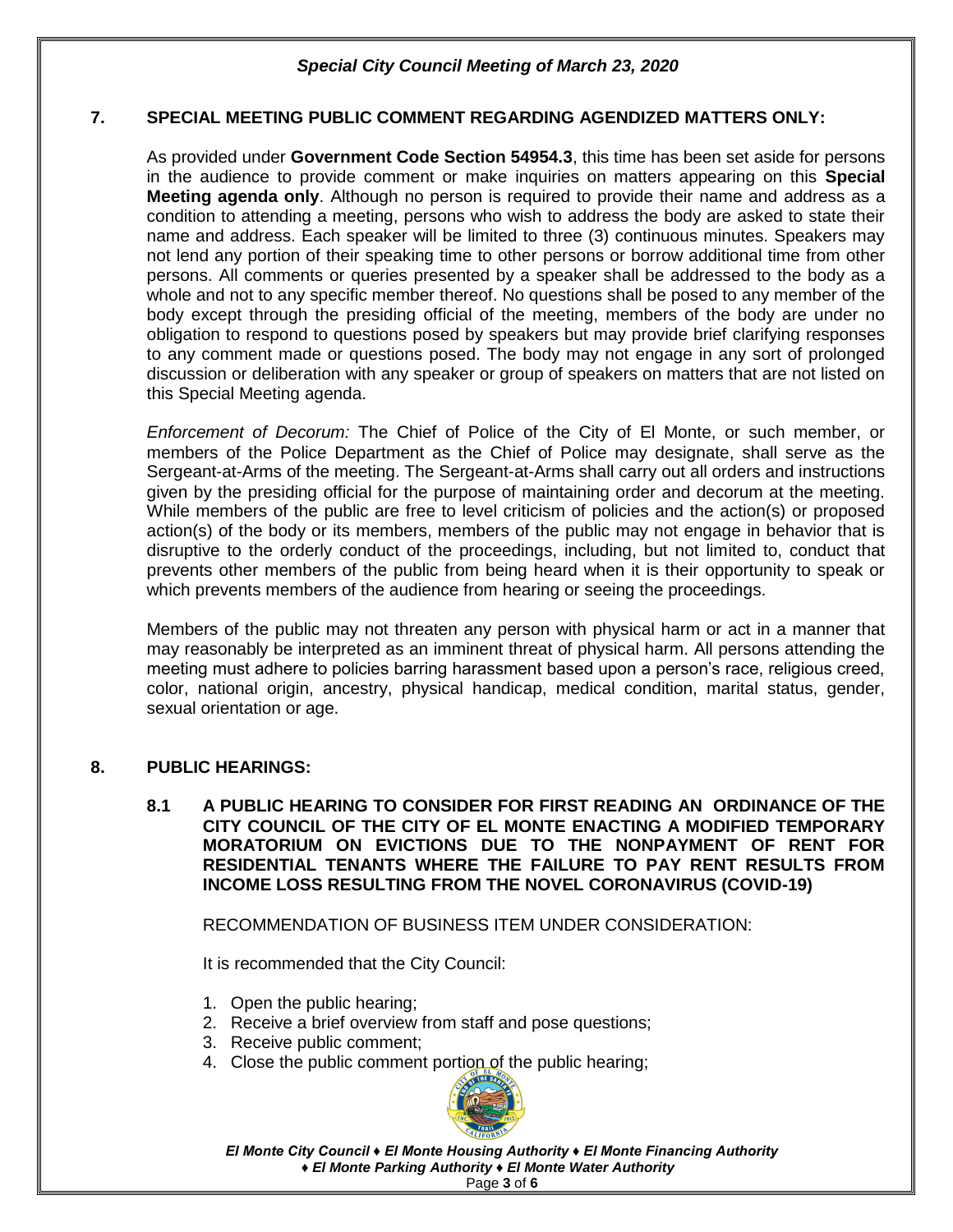- 5. Pose closing questions to staff;
- 6. Deliberate and then close the public hearing; and
- 7. Approve for First Reading by Simple Majority Vote subject to a minimum three "Yes" vote requirement.

Total Cost: N/A Account No: N/A Is the cost of this item budgeted? N/A

Ordinance No. 2972

#### **9. REGULAR AGENDA:**

**9.1 Approval of a Side Letter #3 to the 2018-2020 MOU with the El Monte Police Officers' Association Covering the Period of January 1, 2020 through December 31, 2022** 

RECOMMENDATION OF BUSINESS ITEM UNDER CONSIDERATION:

It is recommended that the City Council:

1. Approve Side Letter #3 with the El Monte Police officers' Association (EMPOA), covering the period of January 1, 2020 through December 31, 2022.

Total Cost: (\$70,000) Total Cost: (\$70,000) Is the cost of this item budgeted? N/A

#### **10. CITY MANAGER'S AGENDA:**

- **10.1 Discussion Regarding Emergency Action Plan.**
- **10.2 Discussion Regarding Emergency Response Fund.**
- **10.3 Discussion Regarding Emergency Reimbursement Tracking.**
- **10.4 Discussion Regarding Small Business Support Center.**
- **10.5 Virtual City Hall Presentation.**



*El Monte City Council ♦ El Monte Housing Authority ♦ El Monte Financing Authority ♦ El Monte Parking Authority ♦ El Monte Water Authority* Page **4** of **6**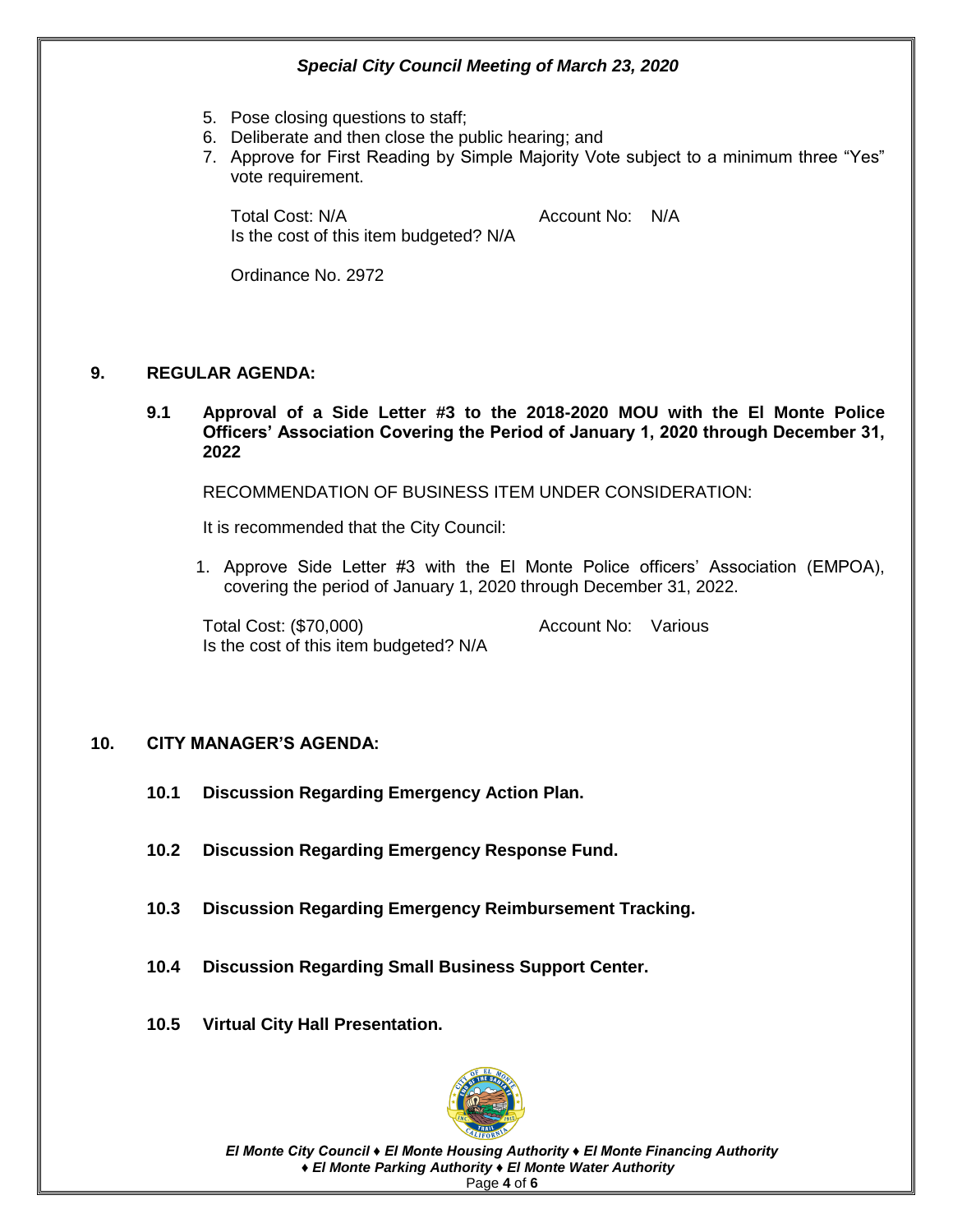#### **11. COUNCIL COMMUNICATIONS/REPORTS:**

- **11A. Mayor Quintero**
	- **11A.1 Discussion regarding Safe at Home Order.**
	- **11A.2 Discussion Regarding Urgency Measures to Suspend All Utility Shut-Offs and Other Potential Economic Relief Options for Customers of the El Monte Water Company and Encourage Other Water Companies Which Provide Water Services to the El Monte Residents to Do the Same.**
	- **11A.3 Discussion Regarding Department of Public Health.**
	- **11A.4 Discussion Regarding Public Financing of Campaigns.**
	- **11A.5 Discussion Regarding Campaign Finance Limits.**
- **11B. Mayor Pro Tem Morales**
	- **11B.1 Discussion Regarding Special Fundraising Efforts to Support our Community.**
- **11C. Councilwoman Ancona**
- **11D. Councilwoman Martinez Muela**
	- **11D.1 Update from the Chief of Police Regarding Best Practices during COVID-19 and the Changes due to Safer at Home.**
	- **11D.2 Discussion Regarding Financials – Mid-Year Budget.**
- **11E. Councilman Velasco**



*El Monte City Council ♦ El Monte Housing Authority ♦ El Monte Financing Authority ♦ El Monte Parking Authority ♦ El Monte Water Authority* Page **5** of **6**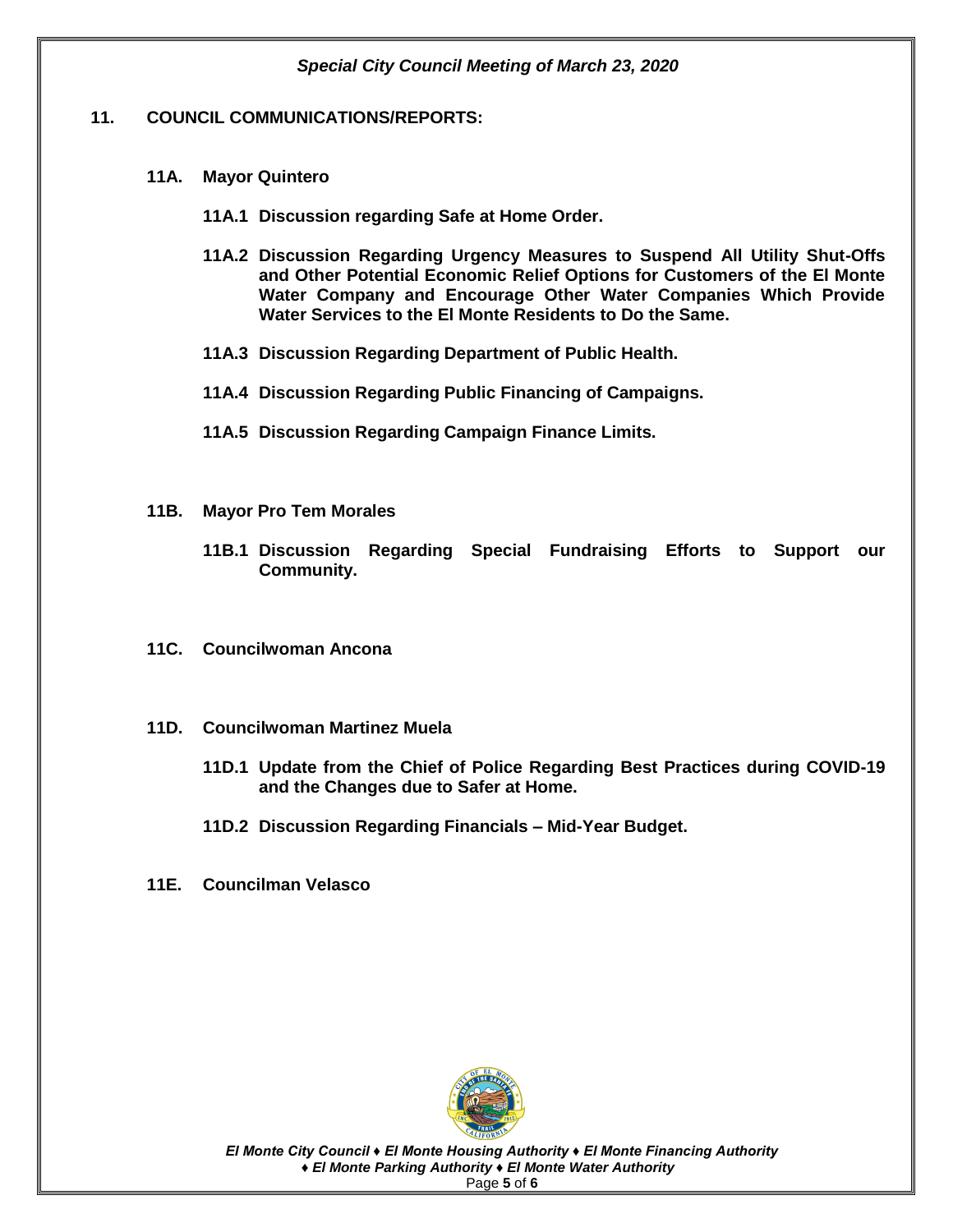#### **12. ADJOURNMENT:**

The next Regular Meeting of the City Council will be held on **April 7, 2020** at 6:00 p.m. This Agenda will be posted on the City's website, [www.ci.el-monte.ca.us,](http://www.ci.el-monte.ca.us/) and physically posted no less than 72 hours prior to the start of the subject regular meeting. Although it is the City's practice and desire to electronically post a copy of this Agenda along with supporting material as part of its website posting, the size or formatting of certain supporting materials may render their website posting infeasible. Nevertheless, all supporting materials related to any item on this Agenda, that is made available to the members of the council may be inspected by members of the public at the City Clerk's Office located at 11333 Valley Boulevard, El Monte, Monday through Thursday, 7:00 am – 5:30 pm. For more information, please call the City Clerk's Office at 626- 580-2016.

To the extent that public meetings and any other authorized gatherings of the City are conducted at a physical location within the City, such meetings and gatherings shall be accessible to persons with disabilities, provided that reasonable requests for accommodation are made by contacting the City Clerk at least forty-eight (48) hours prior to the time of the meeting. With respect to meetings conducted telephonically or through other electronic means during the State, County and local emergency conditions brought on by the novel coronavirus (COVID-19), reasonable requests for accommodation may be made by calling the office of the City Clerk at least twenty-four hours prior to the meeting, if possible. The City Clerk may be contacted at (626) 580-2016. The City will use its best efforts to provide reasonable accommodation given the timing, circumstances and economic feasibility of the request, particularly in light of the current emergency conditions. This Agenda and copies of documents distributed at the meeting are available in alternative formats upon request.

*Posted: March 23, 2020 at 8:00 p.m.*



*El Monte City Council ♦ El Monte Housing Authority ♦ El Monte Financing Authority ♦ El Monte Parking Authority ♦ El Monte Water Authority* Page **6** of **6**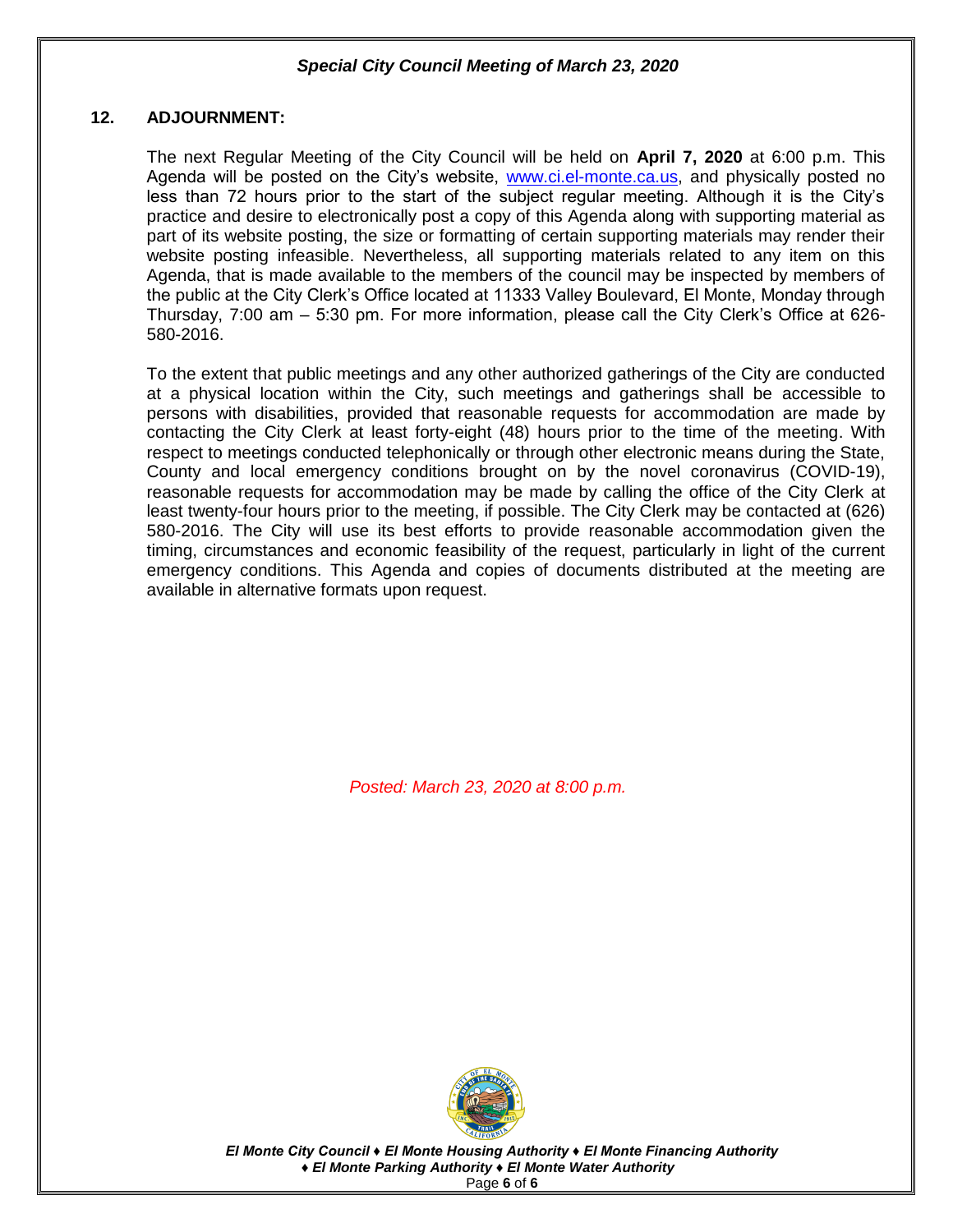

**CITY OF EL MONTE** *CITY ATTORNEY'S OFFICE*

CITY COUNCIL AGENDA REPORT

CITY COUNCIL SPECIAL MEETING OF MARCH 23, 2020

March 20, 2020

The Honorable Mayor and City Council City of El Monte 11333 Valley Boulevard El Monte, CA 91731

Dear Mayor and City Council:

**A PUBLIC HEARING TO CONSIDER AND APPROVE FOR FIRST READING AN ORDINANCE EXTENDING THE PREVIOUSLY APPROVED MORATORIUM ON RESIDENTIAL EVICTIONS DUE TO THE COVID-19 PANDEMIC FOR THE DURATION OF THE CITY'S DECLARED LOCATION EMEREGNCY** 

## **IT IS RECOMMENDED THAT THE CITY COUNCIL:**

- 1. Open the public hearing.
- 2. Receive a brief overview from staff and pose questions.
- 3. Receive public comment.
- 4. Close the public comment portion of the public hearing.
- 5. Pose closing questions to staff.
- 6. Deliberate and then close the public hearing.
- 7. Approve for First Reading by Simple Majority Vote subject to a minimum three "Yes" vote requirement.

## **BACKGROUND**

Given the severe and unprecedented nature of the COVID-19 pandemic outbreak federal, State and local authorities have declared emergency conditions and protocols to halt the spread of the virus. At its meeting of March 17, 2020, the City of El Monte ("City") declared a local emergency to implement measures recommended by State and federal authorities. To complement this effort, the City proposed the attached Urgency Ordinance ("Ordinance") intended to provide relief to residents at risk of eviction due to non-payment of rent caused by job layoffs or reduction in work due the economic slowdown that has accompanied the pandemic. At a Special Meeting of March 19, the City Council also adopted an Urgency Ordinance establishing a moratorium on residential evictions due to non-payment of rent during to loss of work or a reduction in work due to the COVID-19 pandemic. The moratorium was approved subject to a term of 60 days after which the moratorium will expire unless extended.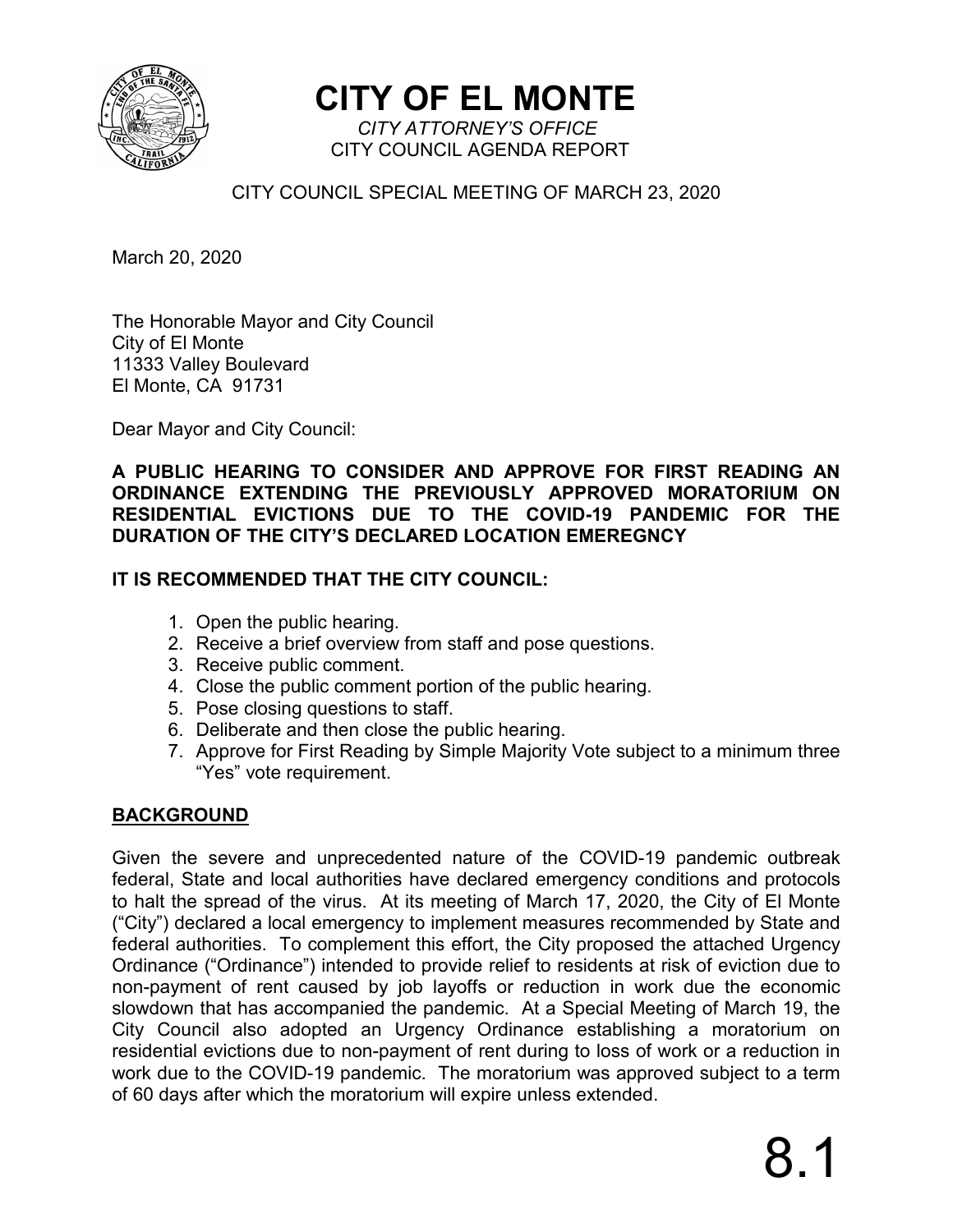#### HONORABLE MAYOR AND CITY COUNCIL MARCH 20, 2020 PAGE 2

#### **PURPOSE/JUSTIFICATION OF RECOMMENDED ACTION**

If approved for first and second reading and following a period of 30 days after second reading, the attached Ordinance would repeal the Urgency Ordinance approved by the City Council at its meeting of March 19, 2020 and establish a modified moratorium on evictions for Affected Tenants as defined under the Ordnance, where it can be established that the nonpayment of rent is attributable to the loss of employment or reduction in employment caused by the pandemic. While the eviction moratorium under the prior ordinance terminates in 60 days, the moratorium established under this uncodified regular Ordinance would remain in effect for the duration of the City's declared local emergency approved by way of City Council Resolution No. 10099 approved March 17, 2020, subject to any extension of the declared emergency by the City Council or the earlier termination of the local emergency declaration by the City Council or by superseding order or decree of State of California. The Ordinance is modeled on action recently taken by the City of San Jose. .

#### **FISCAL IMPACT/FINANCING**

The Ordinance will require some measure of enforcement effort on the part of the City and the cost of such effort is presently unknown.

#### **RECOMMENDATION**

If it is the desire of the City Council, it is recommended that the Ordinance by approved for first reading by simply majority vote, subject to a minimum 3 "yes" vote requirement.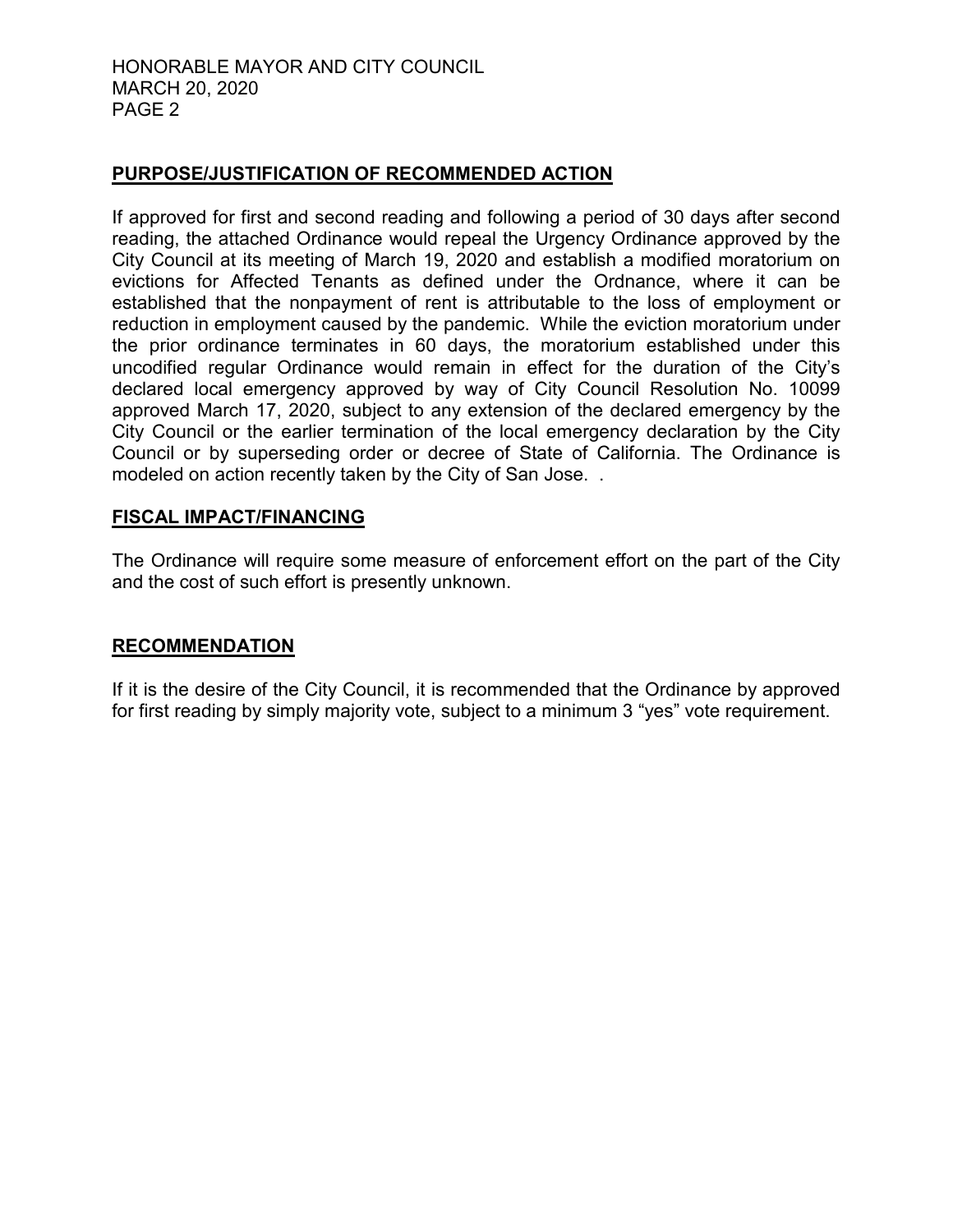HONORABLE MAYOR AND CITY COUNCIL MARCH 20, 2020 PAGE 3

Respectfully submitted,

ALMA K. MARTINEZ City Manager

BRUCE FOLTZ Finance Director

RICHARD PADILLA Assistant City Attorney

Attachment 1: Urgency Ordinance.

| DATE: March 23, 2020                         |                  |  |  |
|----------------------------------------------|------------------|--|--|
| PRESENTED TO EL MONTE<br><b>CITY COUNCIL</b> |                  |  |  |
|                                              | LI APPROVED      |  |  |
| П                                            | DENIED           |  |  |
| ΙI                                           | PULLED           |  |  |
| ΙI                                           | RECEIVE AND FILE |  |  |
| - 1                                          | CONTINUED        |  |  |
| $\mathsf{L}$                                 | REFERRED TO      |  |  |
|                                              |                  |  |  |
|                                              |                  |  |  |
| CHIEF DEPUTY CITY CLERK                      |                  |  |  |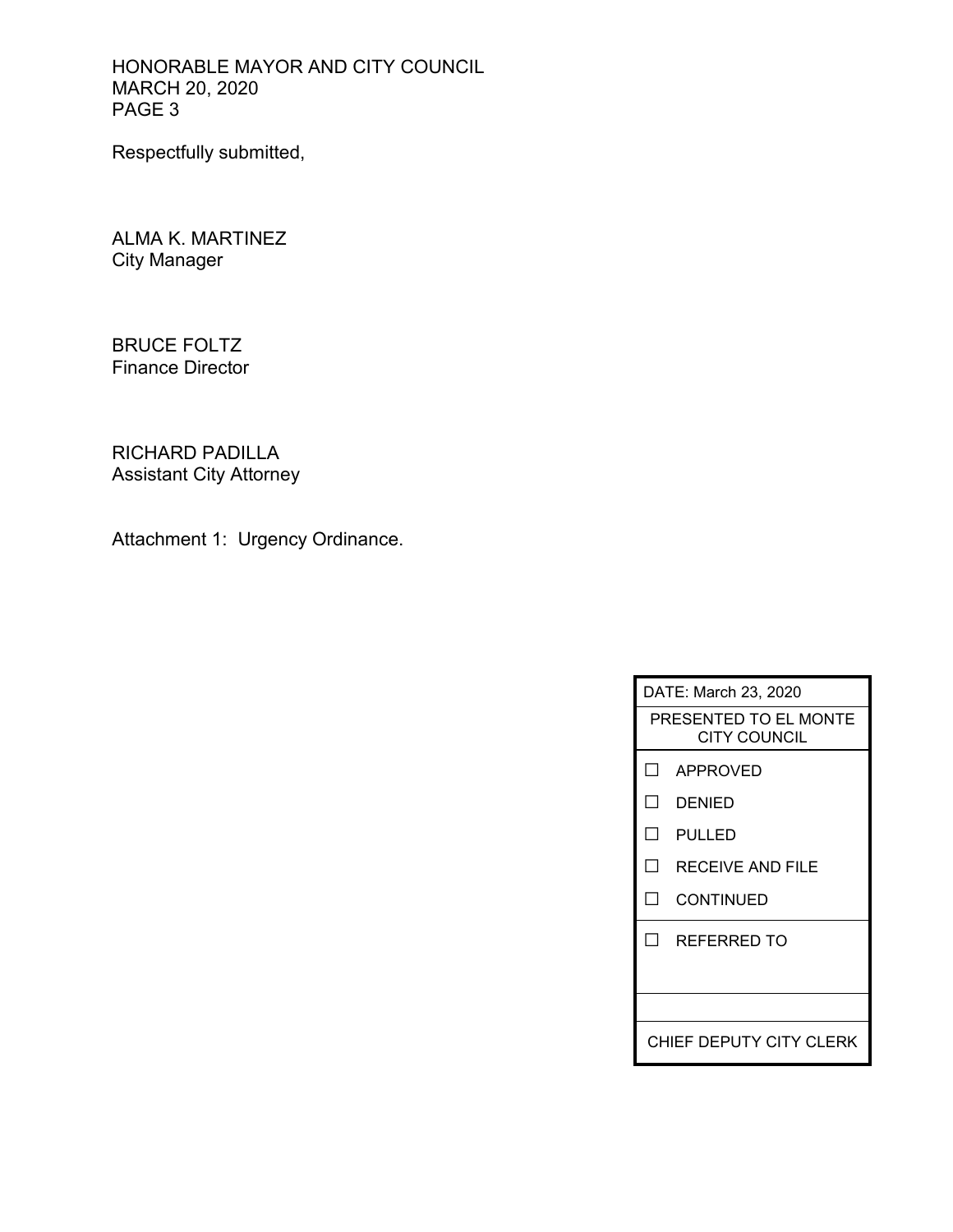#### **ORDINANCE NO. \_\_\_\_\_\_**

**AN ORDINANCE OF THE CITY COUNCIL OF THE CITY OF EL MONTE ENACTING A MODIFIED TEMPORARY MORATORIUM ON EVICTIONS DUE TO THE NONPAYMENT OF RENT FOR RESIDENTIAL TENANTS WHERE THE FAILURE TO PAY RENT RESULTS FROM INCOME LOSS RESULTING FROM THE NOVEL CORONAVIRUS (COVID-19)**

WHEREAS, in late December 2019, several cases of unusual pneumonia began to emerge in the Hubei province of China. On January 7, 2020, a novel coronavirus now known as COVID-19 was identified as the likely source of the illness; and

WHEREAS, on January 30, 2020, the World Health Organization ("WHO") declared COVID-19 a Public Health Emergency of International Concern. On January 31, 2020, the United States Secretary of Health and Human Services declared a Public Health Emergency; and

WHEREAS, on March 4, 2020, California Governor Gavin Newsom declared a State of Emergency to make additional resources available, formalize emergency actions already underway across multiple state agencies and departments, and help the state prepare for a broader spread of COVID-19; and

WHEREAS, as of March 15, 2020, the Los Angeles Department of Public Health (the "County") has identified 69 cases of COVID-19 in Los Angeles County, 10 of which are likely due to community transmission; 5 of which have resulted in hospitalization and one of which has resulted in death; and

WHEREAS, the COVID-19 pandemic has resulted in more businesses moving towards working from home meaning less of the workforce will be patronizing restaurants and other retail establishments that employ hourly workers, which is expected to lead to hourly cutbacks and potentially employee terminations; and

WHEREAS, this Ordinance enacts a temporary moratorium intended to promote stability and fairness within the residential rental market in the City during the COVID-19 pandemic outbreak, and to prevent avoidable homelessness thereby serving the public peace, health, safety, and public welfare and to enable tenants in the City whose income and ability to work is affected due to COVID-19 to remain in their homes; and

WHEREAS, displacement through eviction destabilizes the living situation of tenants and impacts the health of the City's residents by uprooting children from schools, disrupting the social ties and networks that are integral to citizens' welfare and the stability of communities within the City; and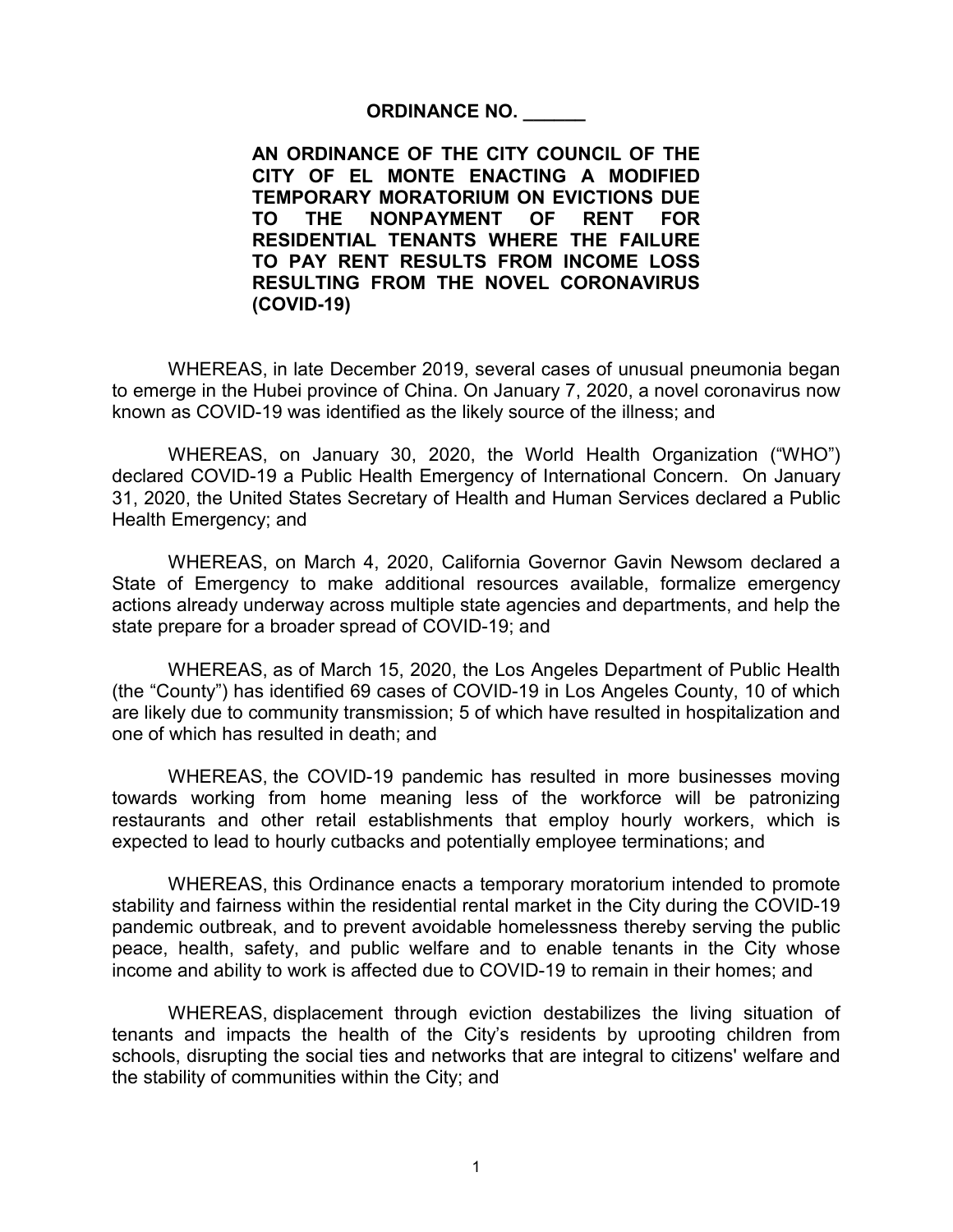WHEREAS, displacement through eviction creates undue hardship for tenants through additional relocation costs, stress and anxiety, and the threat of homelessness due to the lack of alternative housing; and

WHEREAS, the City has sought mitigate the impact of the pandemic by various means, including the deployment of \$79,000 in Federal Emergency Shelter funds (ESG) to Volunteers of America for homelessness prevention and \$79,000 to rapid rehousing; and

WHEREAS, these measures, while laudable, may not be adequate to deal with the scale of hardship the current pandemic will bring; and

WHEREAS, during the COVID-19 pandemic outbreak, affected tenants who have lost income due to impact on the economy or their employment may be at risk of homelessness if they are evicted for non-payment as they will have little or no income and thus be unable to secure other housing if evicted; and

WHEREAS, on March 19, 2020, the El Monte City Council approved an Urgency Ordinance pursuant to Government Code Sections 36934 and 36937(b) adopting a 60 day moratorium on evictions due to nonpayment of rent where such nonpayment is attributable to loss of work or a reduction of work due to the COVID-19 pandemic;

WHEREAS, the City now anticipates that the local emergency associated COVID-19 pandemic may extend beyond the 60-day limits of the previously approved moratorium given the uncertainty surrounding efforts to halt the spread of the virus.

#### **NOW, THEREFORE, THE CITY COUNCIL OF THE CITY OF EL MONTE, CALIFORNIA DOES HEREBY ORDAIN AS FOLLOWS:**

**SECTION 1.** The recitals above are true and correct. If approved this Ordinance will repeal and replace Urgency Ordinance No. \_\_\_ approved March 19, 2020 upon the effective date of this regular ordinance.

**SECTION 2. Title.** This Ordinance shall be known as the "COVID-19 Eviction Moratorium Ordinance."

**SECTION 3. Purpose.** The purposes of this Ordinance is to promote housing stability during the COVID-19 pandemic and to prevent avoidable homelessness. This Ordinance is necessary for the immediate preservation of the public peace, health and safety because the COVID-19 pandemic has the potential for destabilizing the residential rental market for all of the reasons described herein. This Ordinance is intended to enable tenants in the City whose employment and income have been affected by the COVID-19 pandemic to be temporarily exempt from eviction for nonpayment of rent and to reduce the risk that these events will lead to anxiety, stress and potential homelessness for the affected City residents and their communities thereby serving the public peace, health, safety, and public welfare. The temporary moratorium on evictions for non-payment imposed by this Ordinance is created pursuant to the City's general police powers to protect the health, safety, and welfare of its residents and exists in addition to any rights and obligations under state and federal law.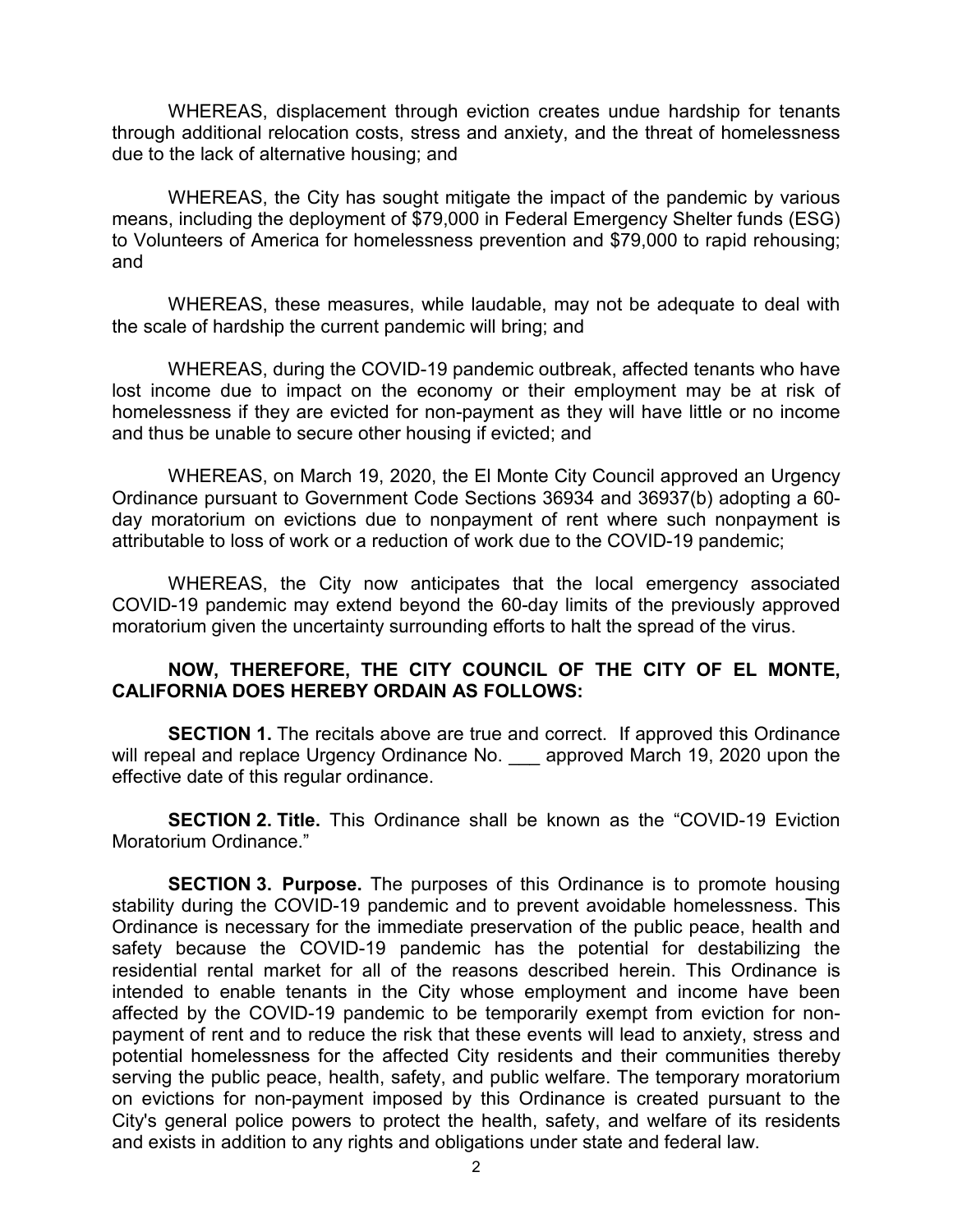#### **SECTION 4. Definitions**

- A. "Affected Tenant" shall mean a Tenant or Tenant Household, Mobilehome Resident, or Mobilehome Owner, who has, as a result of COVID-19 pandemic, or declaration of the Los Angeles County Department of Public Health, or other local, State or Federal Authority, suffered a substantial loss in income through their employment as a result of any of the following: 1) job loss; 2) a reduction of compensated hours of work; 3) employer's business closure; 4) missing work due to a minor child's school closure; or 5) other similarly-caused reason resulting in a loss of income due to COVID-19.
- B. "Landlord" means an owner, lessor, or sublessor who receives or is entitled to receive rent for the use and occupancy of any Rental Unit, Mobilehome or Mobilehome lot, and the agent, representative, or successor of any of the foregoing.
- C. "Mobilehome" means a structure transportable in one or more sections, designed and equipped to contain not more than one dwelling unit, to be used with or without a foundation system.
- D. "Mobilehome Park" means any area or tract of land where two or more mobilehome lots are rented or leased, or held out for rent or lease, to accommodate mobilehomes used for human habitation for permanent, as opposed to transient, occupancy.
- E. "Mobilehome Owner" means a person who owns a Mobilehome and rents or leases the Mobilehome Park lot on which the Mobilehome is located.
- F. "Mobilehome Resident" means a person who rents a mobilehome from a Mobilehome Owner.
- G. "Notice of Termination" shall mean the notice informing a Tenant Household or Mobilehome Resident of the termination of its tenancy in accordance with California Civil Code Section 1946.1 and California Code of Civil Procedure Section 1161, as amended.
- H. "Rental Unit" means a structure or the part of a structure that is used as a home, residence, or sleeping place by one person who maintains a household or by two or more persons who maintain a common household, and which household pays Rent for the use and occupancy for periods in excess of seven days whether or not the residential use is a conforming use permitted under the El Monte Municipal Code.
- I. "Tenant" means a residential tenant, subtenant, lessee, sublessee, or any other person entitled by written or oral rental agreement, or by sufferance, to use or occupancy of a Rental Unit.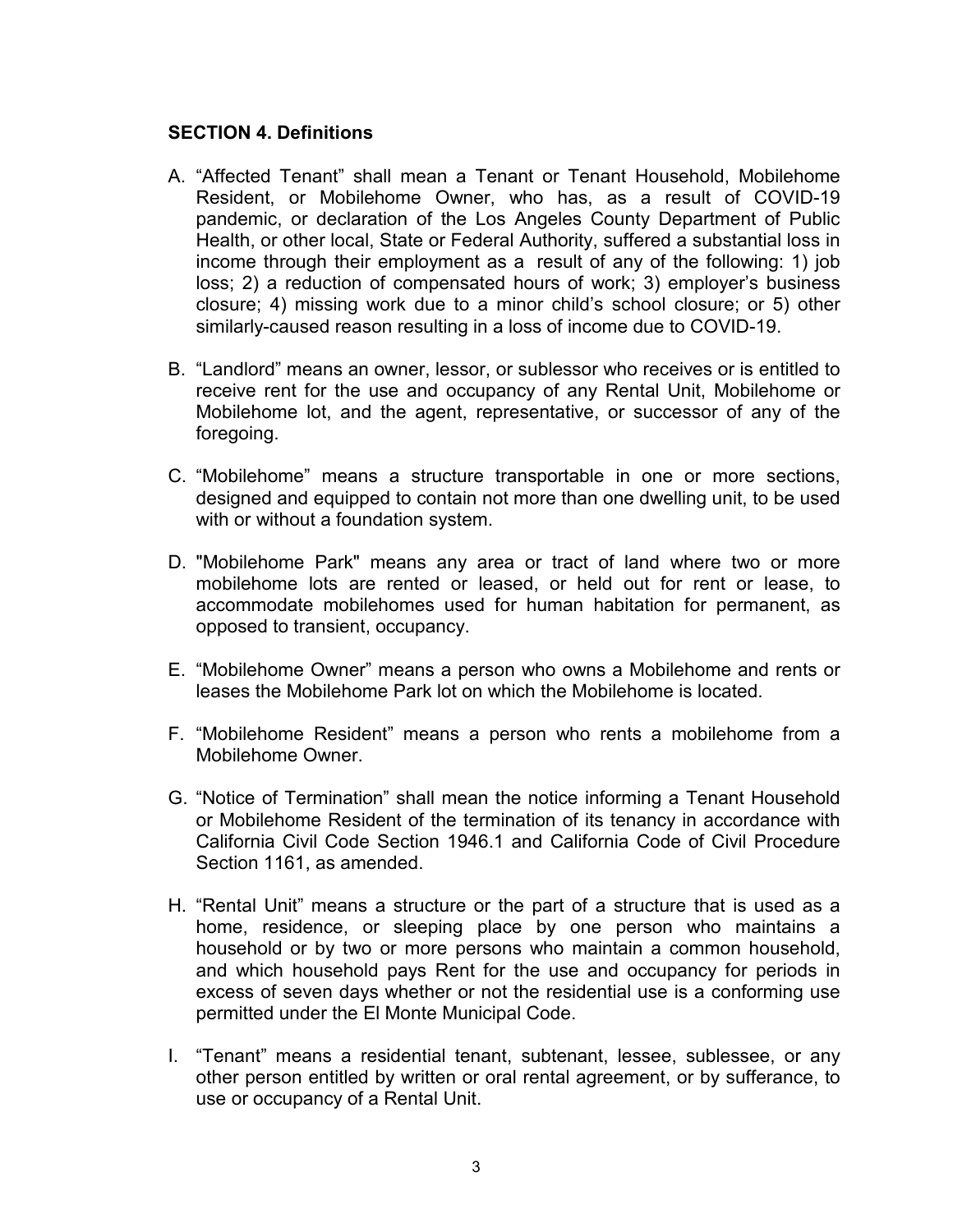J. "Tenant Household" means one or more Tenant(s) who occupy any individual Rental Unit, including each dependent of any Tenant whose primary residence is the Rental Unit.

**SECTION 5.** This Ordinance applies to Affected Tenants in any Rental Unit and Landlords of Affected Tenants. Only Sections 1 through 6, Subsection A.1. of Section 7 and Section 8, below, apply to Mobilehome Tenants and Mobilehome Owners who are Affected Tenants and Landlords of Mobilehomes and Mobilehome lots.

## **SECTION 6. Moratorium on Nonpayment and No Cause Terminations.**

- A. During the term of this Ordinance, a Landlord may not terminate the tenancy of an Affected Tenant unless the Landlord can demonstrate that the Landlord served a Notice of Termination to the Affected Tenant and that the termination qualifies as a Just Cause Termination in compliance with Section 7, below.
- B. The Notice of Termination provided to Affected Tenants must contain the reason for the termination of tenancy in accordance with Section 7, below.

## **SECTION 7. Just Cause Termination**

- A. If a Landlord can show any of the following circumstances with respect to a termination of tenancy, the termination will qualify as a "Just Cause Termination":
	- 1. Nonpayment of Rent. After being provided with written notice of the identity and mailing address of the Landlord, notice of the Moratorium, and the amount of rent due, the Tenant:
		- i. Has failed to pay rent to which the Landlord is legally entitled pursuant to any written or oral rental agreement and under the provisions of state or local law, unless the Tenant is an Affected Tenant, as defined above, who is unable to pay rent as a result of COVID-19 pandemic, declaration of the Los Angeles County Department of Public Health, or other local, State or Federal Authority related to the COVID-19 pandemic, and has provided their Landlord with documentation or other objectively verifiable proof of the same, or has withheld rent pursuant to applicable law; and
		- ii. Said failure to pay has continued after service on the Tenant of a written notice setting forth the amount of rent then due and requiring it to be paid, within a period, specified in the notice, of not less than three (3) days.
	- 2. Material or Habitual Violation of the Tenancy.
		- a. The Tenant has failed to cure a violation of any material term of the rental agreement within a reasonable time after receiving written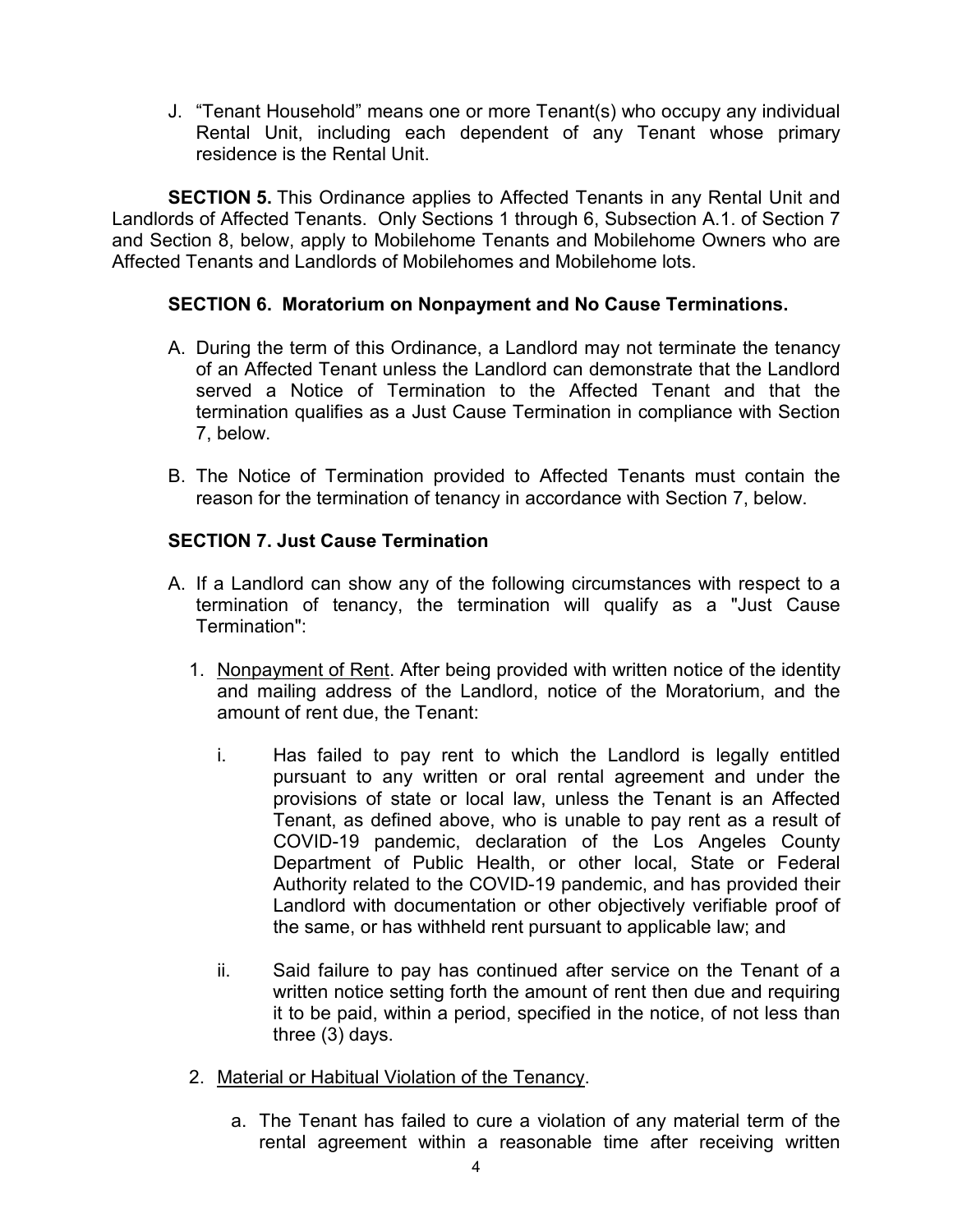notice from the Landlord of the alleged violation or has committed Habitual violations of the rental agreement, but only if either clause (i) or (ii) applies:

- i. The demand to cure is based on terms that are legal and have been accepted in writing by the Tenant or made part of the rental agreement; or
- ii. The demand to cure is based on terms that were accepted by the Tenant or made part of the rental agreement after the initial creation of the tenancy, so long as the Landlord first notified the Tenant in writing that he or she need not accept such terms or agree to their being made part of the rental agreement.
- b. The following potential violations of a tenancy can never be considered material or Habitual violations:
	- i. An obligation to surrender possession on proper notice as required by law.
	- ii. An obligation to limit occupancy when the additional Tenant(s) who join the Tenant Household are any of the following: a dependent child or foster child, a minor in the Tenant's care, the spouse, domestic partner, or parent (which terms may be further defined in the regulations adopted by the City Manager), of a Tenant; so long as the total number of adult Tenants in the unit does not exceed the greater of either the maximum number of individuals authorized in the rental agreement or two adults per bedroom, or in the case of a studio unit, two adults. The Landlord has the right to approve or disapprove a prospective additional Tenant who is not a dependent child or foster child, a minor in the Tenant's care, spouse, domestic partner, or parent of a Tenant, provided that the approval is not unreasonably withheld.
- 3. Substantial Damage to the Rental Unit. The Tenant, after written notice to cease and a reasonable time to cure, causes substantial damage to the Rental Unit, or common area of the structure or rental complex containing the Rental Unit beyond normal wear and tear, and refuses, after written notice, to pay the reasonable costs of repairing such damage and to cease engaging in the conduct identified in the notice to cease.
- 4. Refusal to Agree to a Like or New Rental Agreement. Upon expiration of a prior rental agreement the Tenant has refused to agree to a new rental agreement that contains provisions that are substantially identical to the prior rental agreement as may be further described in the regulations adopted by the City Manager, and that complies with local, state and federal laws.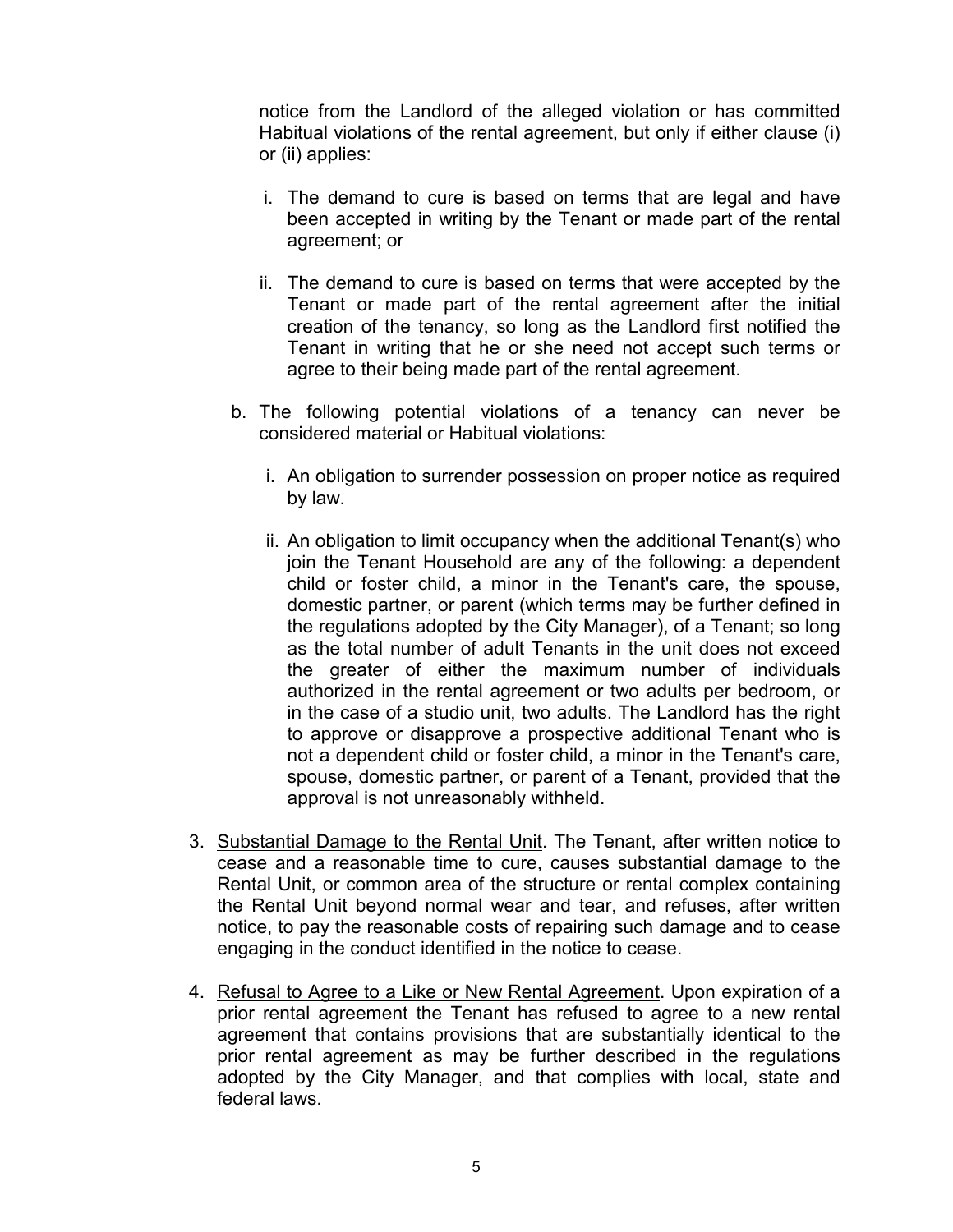- 5. Nuisance Behavior. The Tenant, after written notice to cease, continues to be so disorderly or to cause such a nuisance as to destroy the peace, quiet, comfort, or safety of the Landlord or other Tenants of the structure or rental complex containing the Rental Unit. Such nuisance or disorderly conduct includes violations of state and federal criminal law that destroy the peace, quiet, comfort, or safety of the Landlord or other Tenants of the structure or rental complex containing the Rental Unit, and may be further defined in the regulations adopted by the City Manager.
- 6. Refusing Access to the Unit. The Tenant, after written notice to cease and a reasonable time to cure, continues to refuse the Landlord reasonable access to the Rental Unit, so long as the Landlord is not abusing the right of access under California Civil Code section 1954, as amended.
- 7. Unapproved Holdover Subtenant. The Tenant holding over at the end of the term of the oral or written rental agreement is a subtenant who was not approved by the Landlord.
- 8. Substantial Rehabilitation of the Unit. The Landlord after having obtained all necessary permits from the City, seeks in good faith to undertake substantial repairs which are necessary to bring he property into compliance with applicable codes and laws affecting the health and safety of Tenants of the building, provided that:
	- a. The repairs costs not less than the product of ten (10) times the amount of the monthly rent times the number of Rental Units upon which such work is performed. For purposes of this subsection, the monthly rent for each Rental Unit shall be the average of the preceding twelve-month period; and
	- b. The repairs necessitate the relocation of the Tenant Household because the work will render the Rental Unit uninhabitable for a period of not less than thirty (30) calendar days; and
	- c. The Landlord gives advance notice to the Tenant of the ability to reoccupy the unit upon completion of the repairs at the same rent charged to the Tenant before the Tenant vacated the unit or, if requested by Tenant, the right of first refusal to any comparable vacant Rental Unit which has been offered at comparable rent owned by the Landlord; and
	- d. In the event the Landlord files a petition under the Apartment Rent Ordinance within six (6) months following the completion of the work, the Tenant shall be party to such proceeding as if he or she were still in possession, unless the Landlord shall submit with such application a written waiver by the Tenant of his or her right to reoccupy the premises pursuant to this subsection; and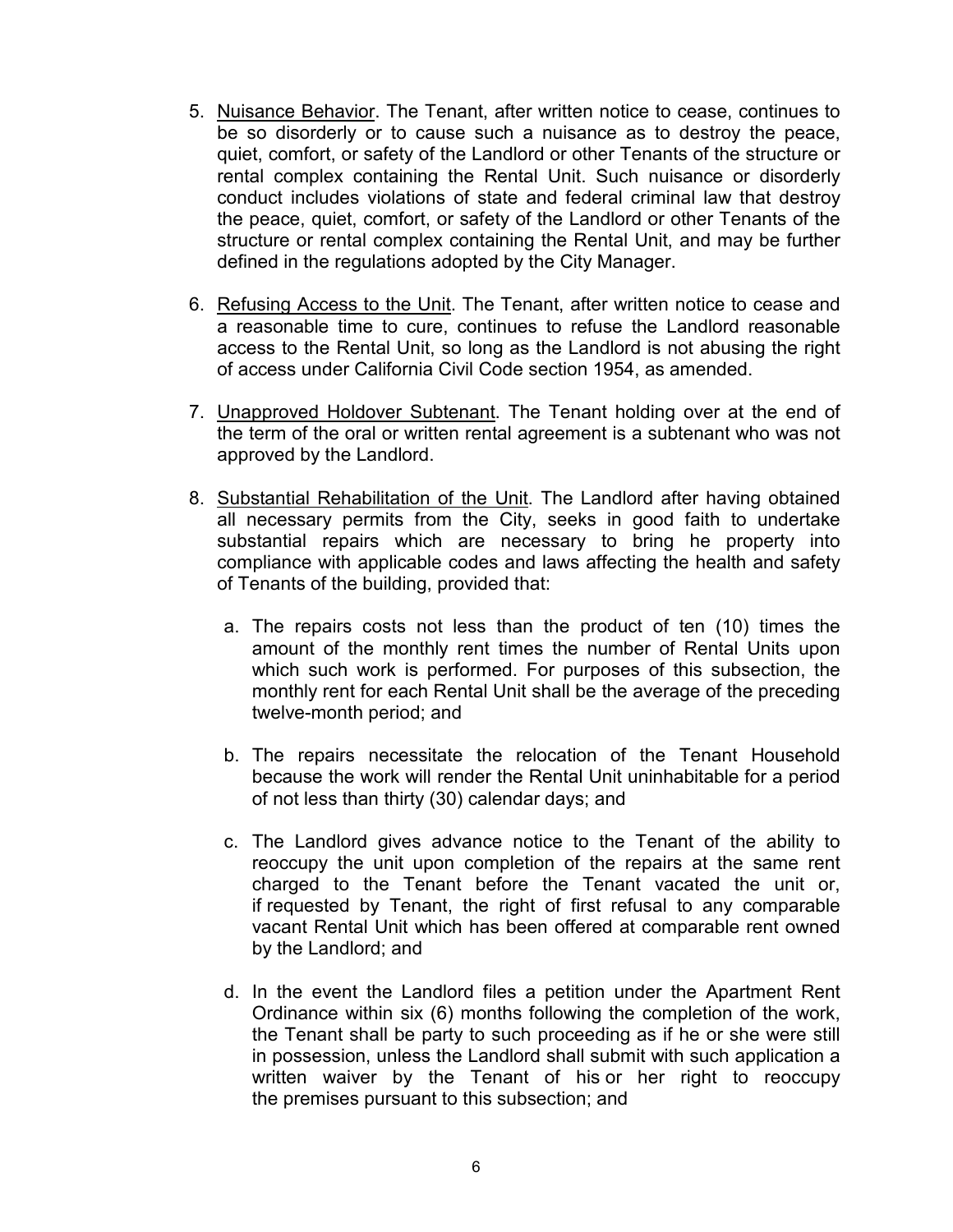- e. The Landlord shall have provided relocation assistance as may be required by the El Monte Municipal Code or applicable state law.
- 9. Ellis Act Removal. The Landlord seeks in good faith to recover possession of the Rental Unit to remove the building in which the Rental Unit is located permanently from the residential rental market under the Ellis Act and, having complied in full with the Ellis Act and any related ordinance of the City, including the provision of relocation assistance as may be required by the El Monte Municipal Code or applicable state law.
- 10.Owner Move-In. The Owner seeks in good faith, honest intent, and without ulterior motive to recover possession for: (a) the Owner's own use and occupancy as the Owner's principal residence for a period of at least thirtysix (36) consecutive months commencing within three months of vacancy; or (b) the principal residence of the Owner's spouse, domestic partner, parent(s), child or children, brother(s), or sister(s) (each an "authorized family member") for a period of at least thirty-six (36) consecutive months and commencing within three months of vacancy, so long as the Rental Unit for the Owner's authorized family member is located in the same building as the Owner's principal residence and no other unit in the building is vacant. It shall be a rebuttable presumption that the Owner has acted in bad faith if the Owner or the Owner's qualified relative for whom the Tenant was evicted does not move into the Rental Unit within three months from the date of the Tenant's surrender of possession of the premises or occupy said unit as his/her principal residence for a period of at least thirty-six (36) consecutive months. The Owner shall have provided relocation assistance as may be required by the El Monte Municipal Code or applicable state law.
- 11.Order to Vacate. The Landlord seeks in good faith to recover possession of the Rental Unit in order to comply with a court or governmental agency's order to vacate, order to comply, order to abate, or any other City enforcement action or order that necessitates the vacating of the building in which the Rental Unit is located as a result of a violation of the El Monte Municipal Code or any other provision of law, and provides a notice of the right to reoccupy. The Landlord shall have provided relocation assistance as may be required by the El Monte Municipal Code or applicable state law.
- 12. Vacation of Unpermitted Unit. The Landlord seeks in good faith to recover possession of an Unpermitted Unit in order to end the unpermitted use. The Landlord shall have provided relocation assistance as may be required by the El Monte Municipal Code or applicable state law.
- 13.Criminal Activity.
	- a. The Tenant Household, after receiving a written notice to cure (which notice shall include the return provisions listed in subsection d below) by removing the Violating Tenant (as defined below) from the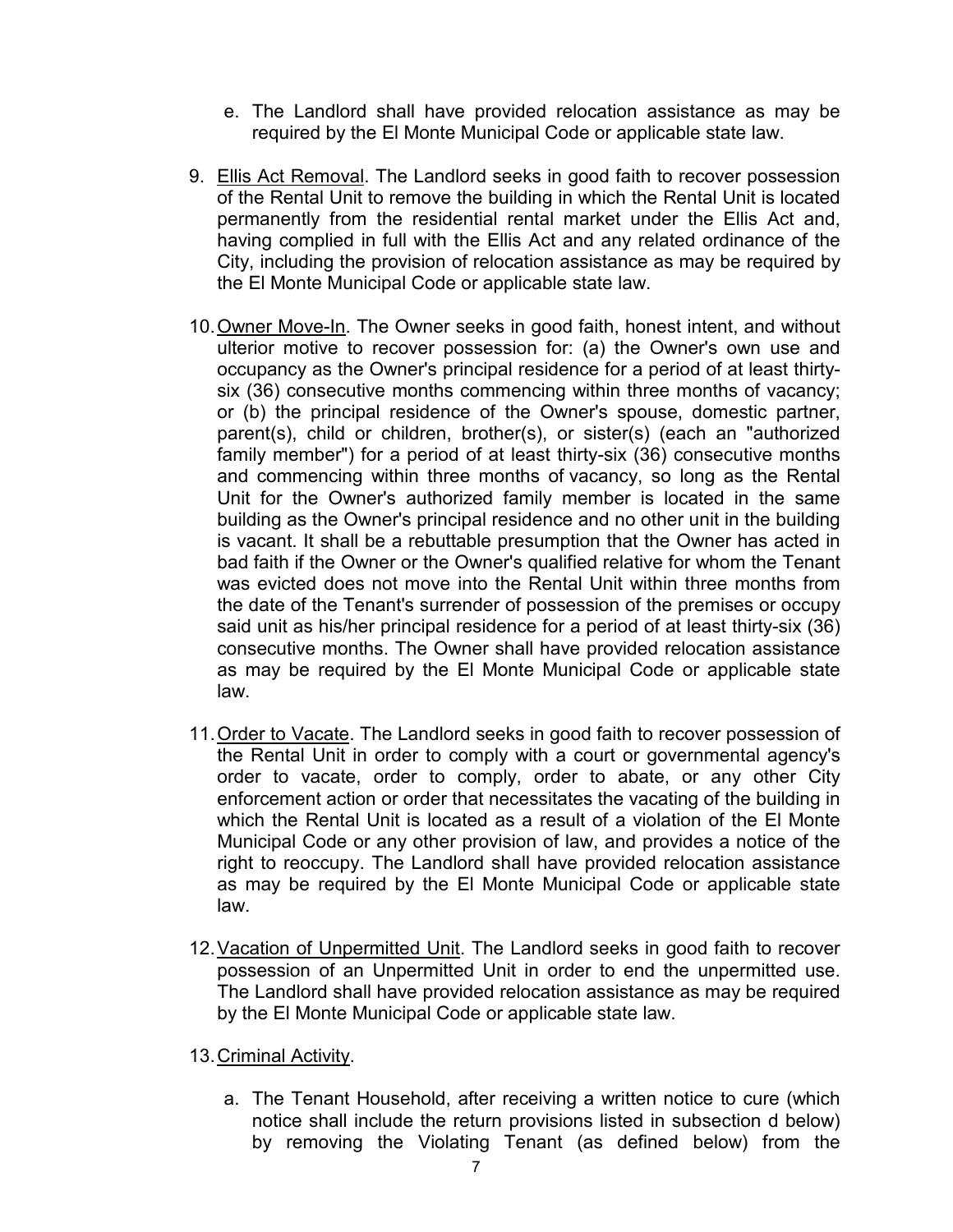household, and, where necessary, amending the lease to remove the Violating Tenant's name, fails to do so within a reasonable time, by one of the following methods as further described in the regulations:

- i. Filing a restraining order or providing evidence to the Landlord of similar steps being taken to remove the Violating Tenant from the household.
- ii. Removing the Violating Tenant from the household and providing written notice to the landlord that the Violating Tenant has been removed.
- b. For purposes of this subsection 13, a "Violating Tenant" shall mean an adult Tenant that is indicted by a grand jury or held to answer pursuant to Penal Code Section 872, as amended, for a serious felony as defined by Penal Code Section 1192.7(c), as amended, or a violent felony as defined by Penal Code Section 667.5(c), as amended, which occurred during the tenancy and within 1,000 feet of the premises on which the Rental Unit is located. The term "premises" shall mean "Lot", as defined under the El Monte Municipal Code.
- c. The past criminal history of a Tenant shall not be a factor in determining whether the Tenant is a Violating Tenant.
- d. If a Violating Tenant, as defined above, is acquitted from the charges or the charges are dismissed or reduced, he or she may return to the Rental Unit as a Tenant, so long as: 1) the Tenant Household still resides in the Rental Unit; and 2) the Tenant Household consents to the Violating Tenant's return.
- B. Relocation Assistance.
	- 1. Tenants who receive a Notice of Termination that relies on subsections A.8 or A.10 above as the just cause rationale to terminate the tenancy must receive, and the Landlord must provide relocation assistance as may be required by the El Monte Municipal Code or applicable State law. The relocation assistance must be provided to the Tenant Household concurrent with delivery of the Notice of Termination to the Tenant Household.
		- a. Relocation Assistance. An amount equal to the Base Assistance as may be required by the El Monte Municipal Code or applicable state law.
		- b. Refund of Security Deposit. Owner must refund to the Tenant Household any security deposit paid by the Tenant Household, provided, however, that the Owner may withhold any properly itemized deductions from the security deposit pursuant to California Civil Code section 1950.5, as amended.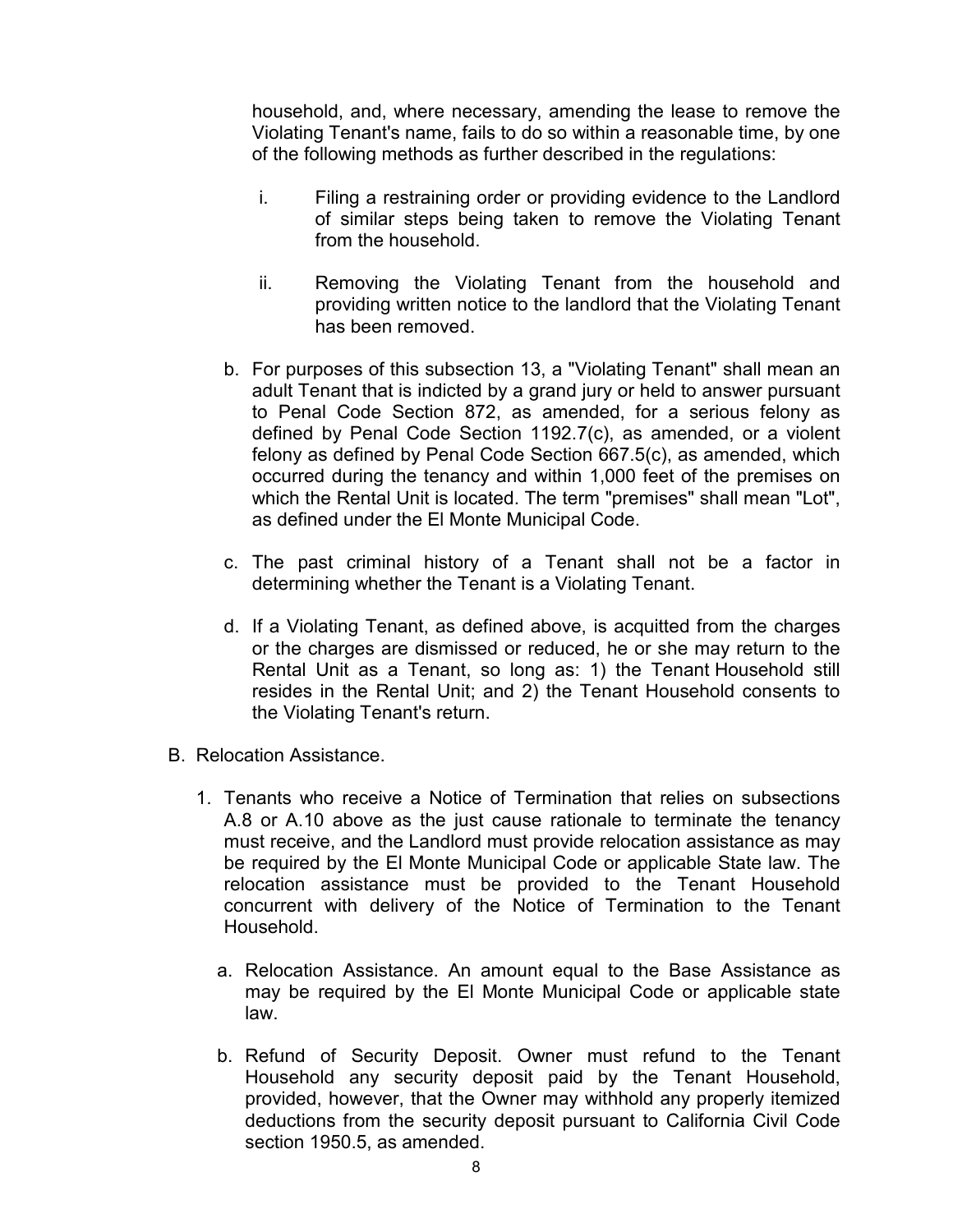2. Tenants who receive a Notice of Termination that relies on subsection A.9 above as the just cause rationale to terminate the tenancy must have received, and the Landlord must have provided, all applicable Relocation Assistance as may be required by the El Monte Municipal Code or applicable State law.

#### **SECTION 8. Affirmative Defense to Eviction; Penalties and Remedies**

A. Affirmative Defense. Each Landlord that seeks to terminate a tenancy of an Affected Tenant must comply with this Ordinance. Non-compliance with any applicable component of this Ordinance shall constitute an affirmative defense for an Affected Tenant against any unlawful detainer action under California Code of Civil Procedure section 1161, as amended.

To assert this defense, an Affected Tenant shall have provided their Landlord with written documentation or other objectively verifiable information establishing that the Affected Tenant has, as a result of the novel coronavirus (COVID-19) pandemic or declaration of the Los Angeles County Department of Public Health, or other State or Federal Authority, suffered substantial loss of income caused by any of the following: 1) job loss; 2) a reduction of compensated hours of work; 3) work closure; 4) missing work due to a minor child's school closure; or 5) other similarly-caused reason resulting in a loss of income due to COVID-19. The following documents shall create a rebuttable presumption that the Affected Tenant has met the documentation requirement set forth above, however, they are not the exclusive form of documentation demonstrating impacts to income due to COVID-19:

- 1. Letter from employer citing COVID-19 as a reason for reduced work hours or termination;
- 2. Employer paycheck stubs;
- 3. Notification from a school declaring a school closure related to COVID-19.
- B. Civil Remedies.
	- 1. Any Landlord that fail(s) to comply with this Ordinance may be subject to civil proceedings for displacement of Affected Tenant(s) initiated by the City or the Affected Tenant Household for actual and exemplary damages.
	- 2. Whoever is found to have violated this Ordinance shall be subject to appropriate injunctive relief and shall be liable for damages, costs and reasonable attorneys' fees.
	- 3. Treble damages shall be awarded for a Landlord's willful failure to comply with the obligations established under this Ordinance.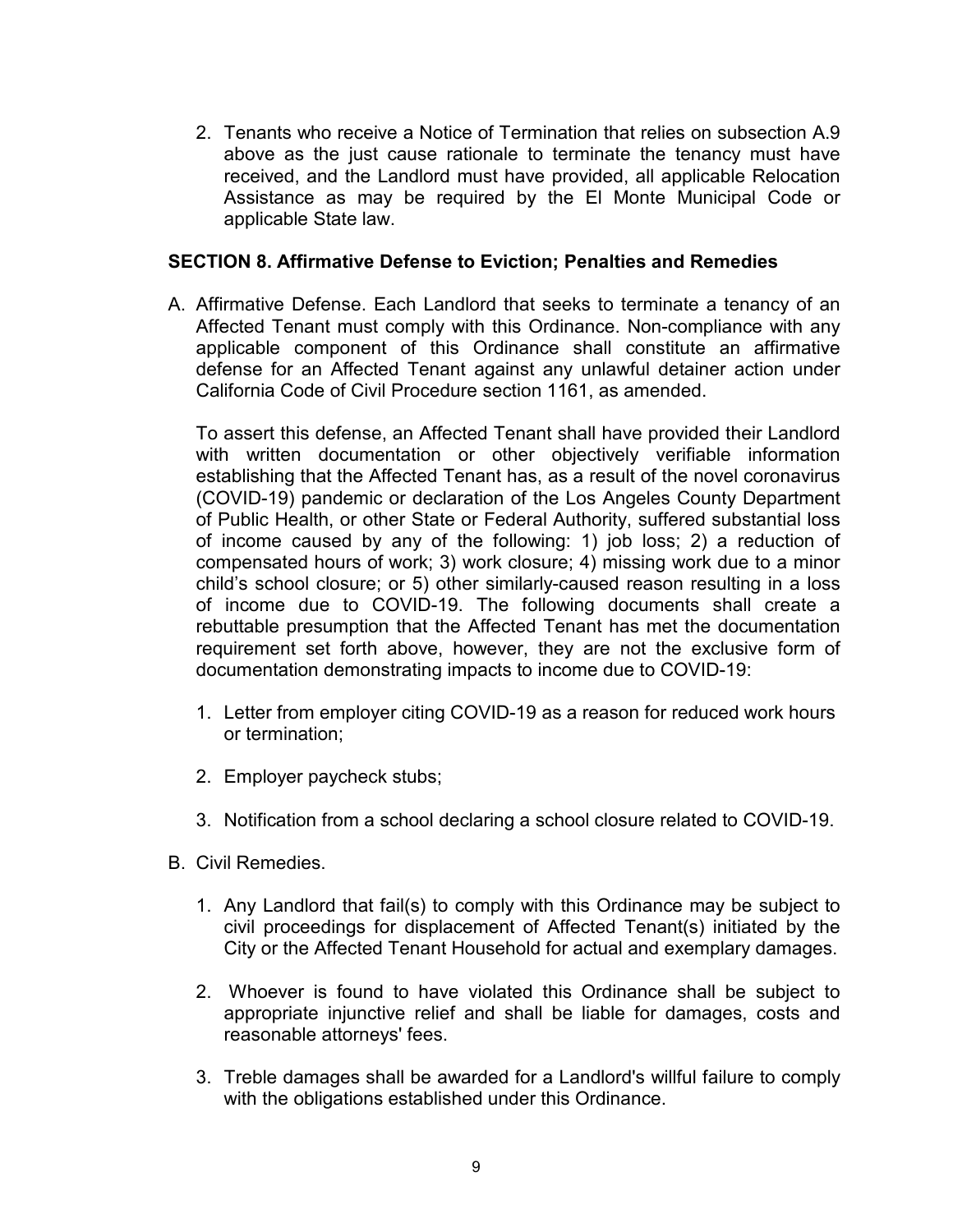4. Nothing herein shall be deemed to interfere with the right of a Landlord to file an action against a Tenant or non-Tenant third party for the damage done to said Landlord's property. Nothing herein is intended to limit the damages recoverable by any party through a private action. Nothing in this Ordinance is intended to operate as a forgiveness or waiver rental sums owed to the Landlord.

**SECTION 9. Environmental**. This Ordinance is exempt from the requirements of the California Environmental Quality Act ("CEQA") pursuant to State CEQA Guidelines, as it is not a "project" and has no potential to result in a direct or reasonably foreseeable indirect physical change to the environment. (Cal. Code Regs., tit.14, § 15378, subd. (a).) Further, this Ordinance is exempt from CEQA as there is no possibility that it or its implementation would have a significant negative effect on the environment. (Cal. Code Regs., tit.14, § 15061, subd. (b)(3).)

**SECTION 10. Inconsistent Provisions**. Any provision of the El Monte Municipal Code or appendices thereto inconsistent with the provisions of this Ordinance, to the extent of such inconsistencies and no further, is hereby repealed or modified to the extent necessary to implement the provisions of this Ordinance.

**SECTION 11. Severability**. If any section, subsection, subdivision, paragraph, sentence, clause or phrase of this Ordinance, or any part thereof is for any reason held to be invalid or unconstitutional by a decision of any court of competent jurisdiction, such decision shall not affect the validity of the remaining portions of this Ordinance or any part thereof. The City Council hereby declares that it would have passed each section, subsection, subdivision, paragraph, sentence, clause or phrase thereof, irrespective of the fact that any one or more section, subsection, subdivision, paragraph, sentence, clause or phrase would be subsequently declared invalid or unconstitutional.

**SECTION 12. Construction**. The City Council intends this Ordinance to supplement, not to duplicate or contradict, applicable state and federal law and this Ordinance shall be construed in light of that intent. To the extent the provisions of the El Monte Municipal Code as amended by this Ordinance are substantially the same as the provisions of that Code as it read prior to the adoption of this Ordinance, those amended provisions shall be construed as continuations of the earlier provisions and not as new enactments.

**SECTION 13. Publication and Effective Date**. This uncodified Ordinance shall take effect thirty (30) days from the date of its adoption following second reading. The City Clerk shall cause this Ordinance to be published once in a newspaper of general circulation within fifteen (15) days after its adoption. This ordinance and the moratorium established hereunder shall remain in effect for the duration of the City's declared local emergency approved by way of City Council Resolution No. 10099 approved March 17, 2020, subject to any extension of the declared emergency by the City Council or the earlier termination of the local emergency declaration by the City Council or by superseding order or decree of State of California.

PASSED, APPROVED AND ADOPTED by the City Council of the City of El Monte at a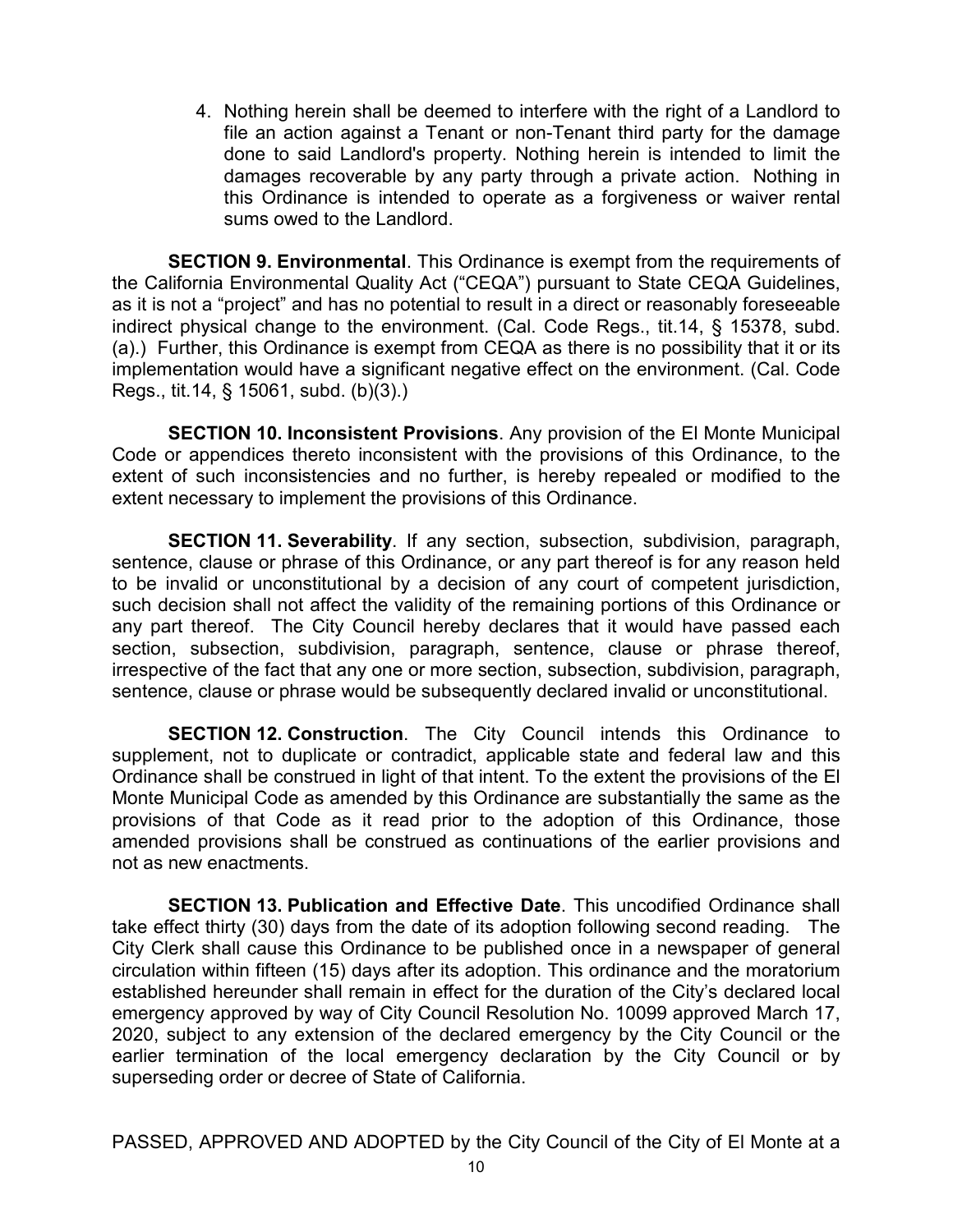special meeting on this \_\_\_\_ day of April, 2020.

André Quintero Mayor of the City of El Monte

ATTEST:

Catherine A. Eredia City Clerk of the City of El Monte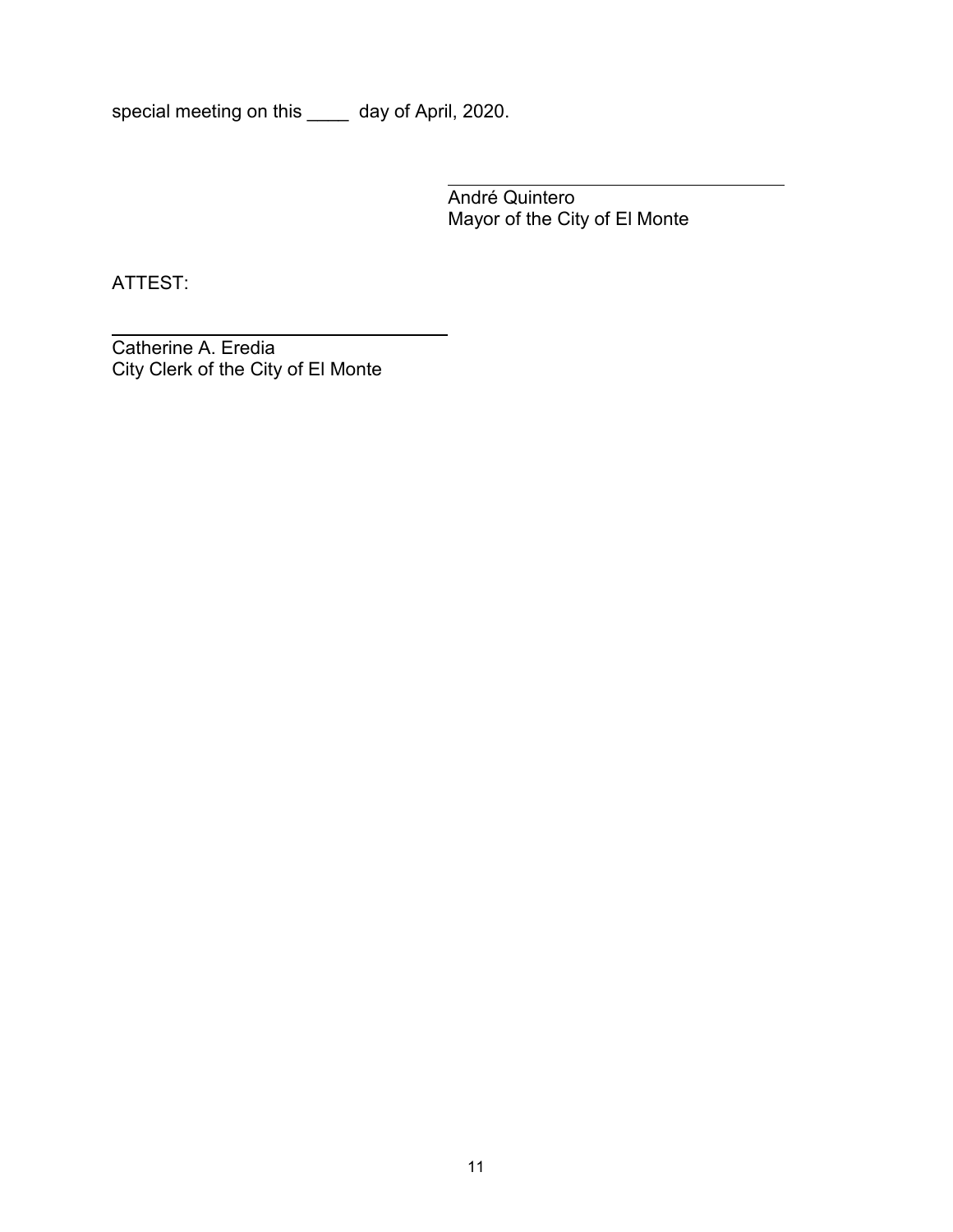| STATE OF CALIFORNIA          |     |
|------------------------------|-----|
| <b>COUNTY OF LOS ANGELES</b> | SS: |
| <b>CITY OF EL MONTE</b>      |     |

I, Catherine A. Eredia, City Clerk of the City of El Monte, hereby certify that the foregoing Ordinance No.\_\_\_\_\_ was passed and adopted by the City Council of the City of El Monte, signed by the Mayor and attested by the City Clerk at a special meeting of said Council held on the 23<sup>rd</sup> day of March, 2020 and that said Ordinance was adopted by the following vote, to-wit:

AYES:

NOES:

ABSTAIN:

ABSENT:

Catherine A. Eredia City Clerk of the City of El Monte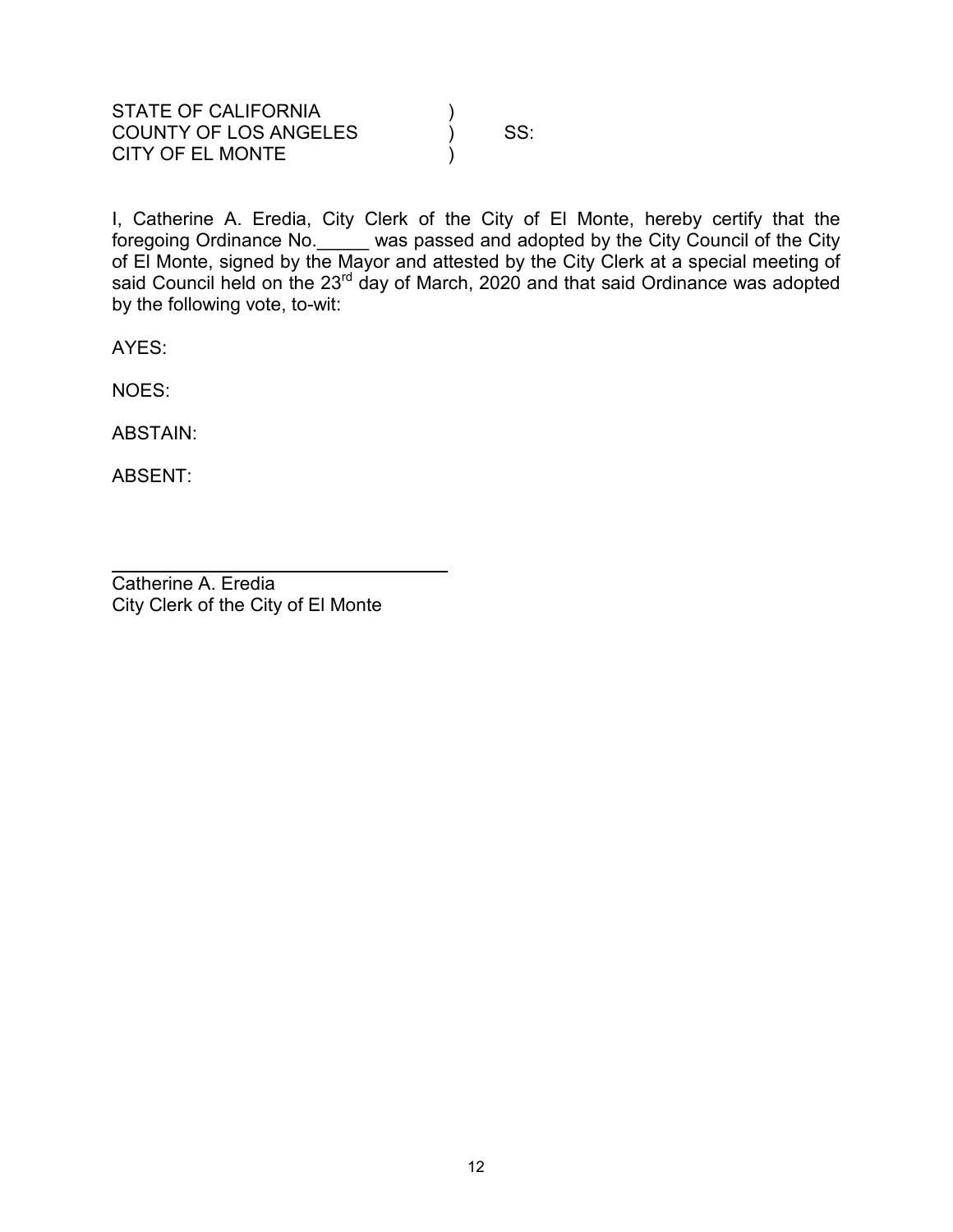

## **CITY OF EL MONTE**

*CITY MANAGER'S OFFICE AND HUMAN RESOURCES / RISK MANAGEMENT DEPARTMENT* CITY COUNCIL AGENDA REPORT

## CITY COUNCIL SPECIAL MEETING OF MARCH 23, 2020

March 18, 2020

The Honorable Mayor and City Council City of El Monte 11333 Valley Boulevard El Monte, CA 91731

Honorable Mayor and City Council:

## **APPROVAL OF SIDE LETTER #3 TO THE 2018-2020 MOU WITH THE EL MONTE POLICE OFFICERS' ASSOCIATION, FOR THE PERIOD COVERING JANUARY 1, 2020 THROUGH DECEMBER 31, 2022**

## **IT IS RECOMMENDED THAT THE CITY COUNCIL:**

1. Approve Side Letter #3 with the El Monte Police Officers' Association ("POA"), covering the period of January 1, 2020 through December 31, 2022.

## **PURPOSE/BACKGROUND**

The POA recently participated in discussions with the City to explore options that would assist the Police Department in containing or reducing its overtime costs.

Those discussions resulted in a new side letter (Side Letter #3) to the 2018-2020 POA MOU.

## **DISCUSSION**

The key terms of the new side letter involve a temporary suspension of one of the minimum staffing provisions in exchange for changes related to detective assignments and certain additional or increased premium pays as outlined below:

1. Effective immediately (and retroactively, as applicable), temporary suspension of Section 11.07(C)(1), which excludes officers assigned to special assignments from counting toward minimum staffing levels. Instead, a maximum of two (2)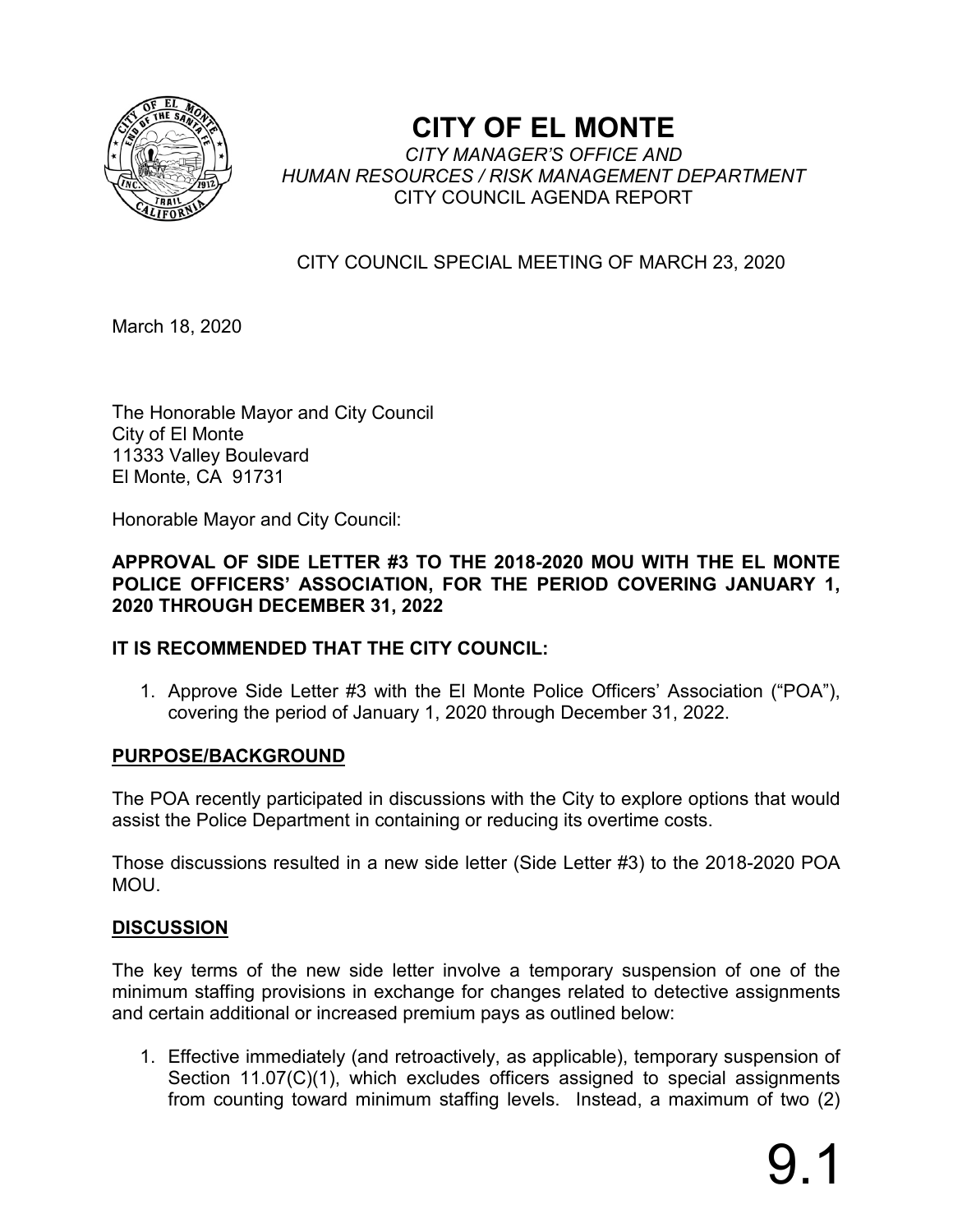officers from special assignments may be utilized in a 24-hour period for the purpose of minimum staffing levels. This will significantly reduce overtime costs. The temporary suspension expires December 31, 2020.

- 2. Effective December 1, 2020, amend the minimum requirement for permanent Senior Police Detective/Investigator positions to be between eight (8) and twelve (12), and establish between four (4) to eight (8) rotational Senior Police Detective/Investigator positions, for a total combined minimum of sixteen (16) Senior Police Detective/Investigator positions. All vacancies shall be filled through a competitive selection process.
- 3. Effective January 1, 2021, double the fixed rates for Longevity Pay.
- 4. Effective January 1, 2021, convert Shooting Pay from a percentage-based pay to a fixed rate of two hundred dollars (\$200) per month.
- 5. Effective January 1, 2021, establish On-Call Pay for Crisis Negotiator Team members at a fixed rate of two hundred dollars (\$200) per month for a minimum of seven (7) members at any given time.
- 6. Effective January 1, 2021, establish Education Pay as follows:
	- Associate's Degree = \$100 per month
	- $\blacksquare$  Bachelor's Degree = \$200 per month
	- Master's Degree = \$300 per month
- 7. Effective January 1, 2022, increase Education Pay as follows:
	- Associate's Degree = \$200 per month
	- $\blacksquare$  Bachelor's Degree = \$400 per month
	- $\blacksquare$  Master's Degree = \$600 per month

The proposed Side Letter #3 has been reviewed and approved as to form by the City Attorney's Office.

#### **FISCAL IMPACT**

The approximate grand total estimated three-year net cost to the City of Side Letter #3 is \$1,250,000.

All new or additional costs would not begin to take effect until the middle of fiscal year 2020/2021.

The approximate total savings estimated as a result of the overtime reductions in fiscal year 2019/2020 is \$70,000.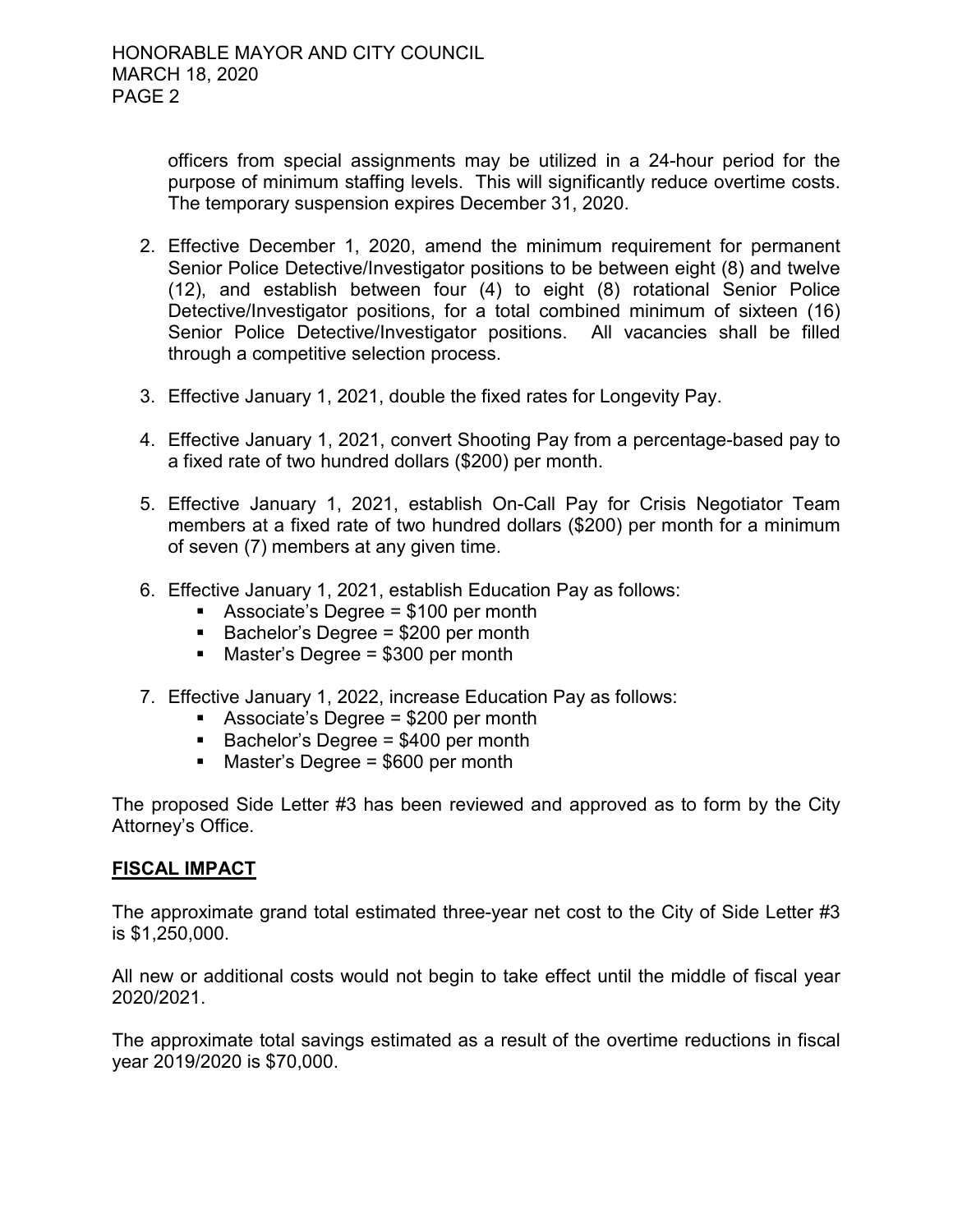HONORABLE MAYOR AND CITY COUNCIL MARCH 18, 2020 PAGE 3

## **RECOMMENDATION**

City staff recommends that the City Council approve the new Side Letter #2 with the El Monte Police Officers' Association, covering the period of September 1, 2019 through December 31, 2022.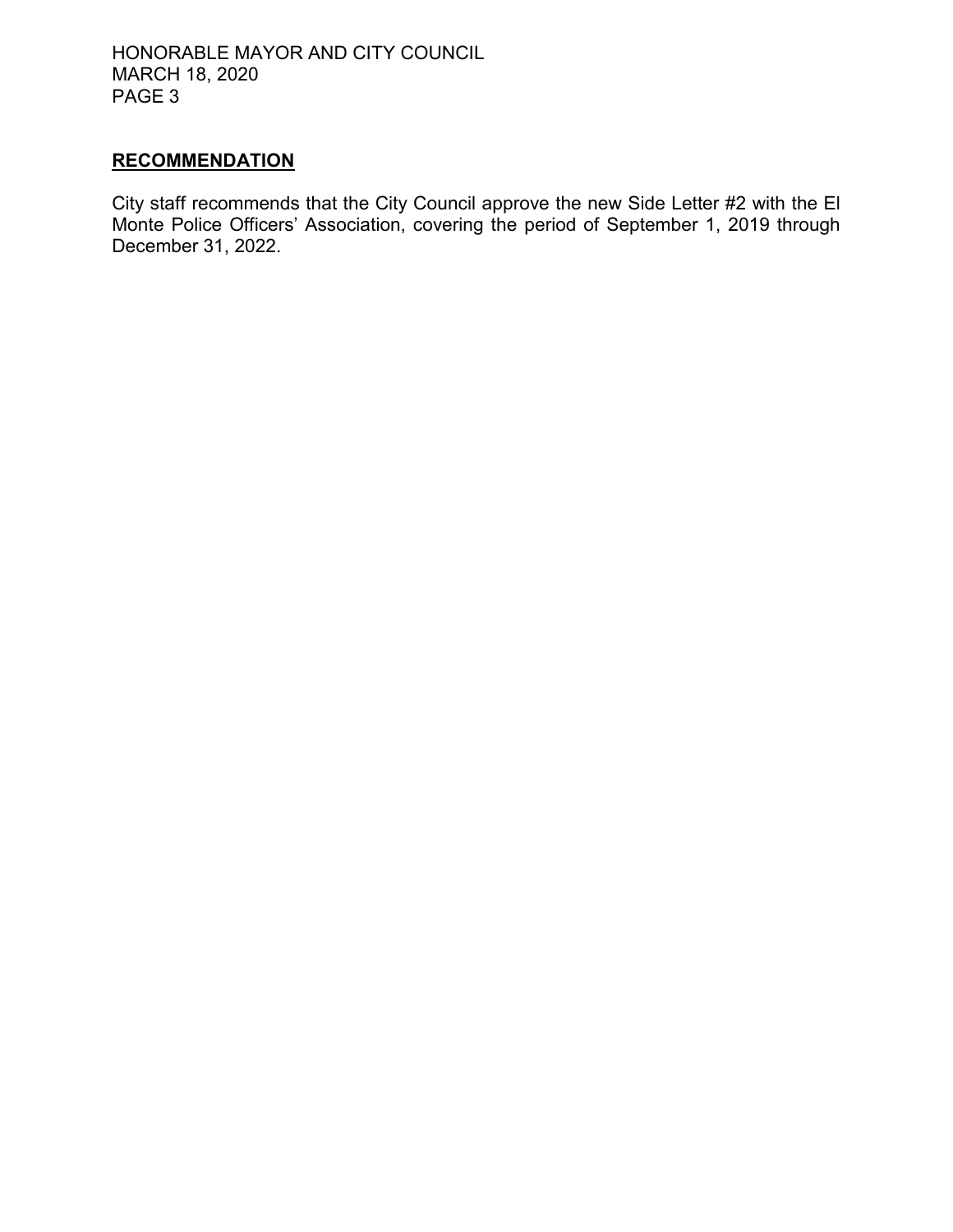HONORABLE MAYOR AND CITY COUNCIL MARCH 18, 2020 PAGE 4

Respectfully submitted,

ALMA MARTINEZ City Manager

JOHN NGUYEN Acting Human Resources/Risk Management Director

Attachments: 1. POA Side Letter #3

| DATE: March 23, 2020                         |                    |  |
|----------------------------------------------|--------------------|--|
| PRESENTED TO EL MONTE<br><b>CITY COUNCIL</b> |                    |  |
| L.                                           | APPROVED           |  |
| n                                            | <b>DENIED</b>      |  |
| п                                            | <b>PULLED</b>      |  |
| ш                                            | RECEIVED AND FILE  |  |
| ш                                            | <b>CONTINUED</b>   |  |
|                                              | <b>REFERRED TO</b> |  |
|                                              |                    |  |
|                                              |                    |  |
| CHIEF DEPUTY CITY CLERK                      |                    |  |
|                                              |                    |  |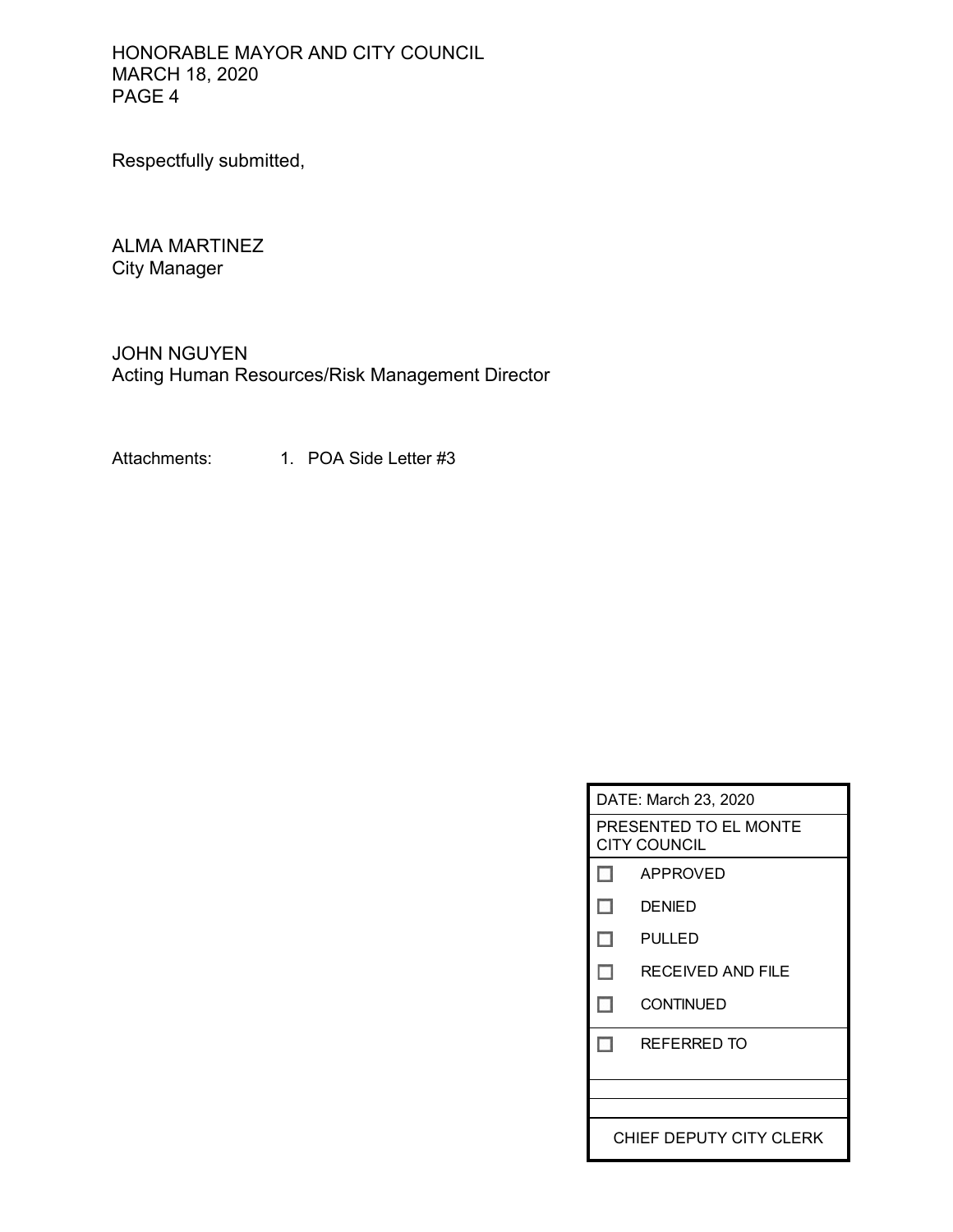#### **Side Letter Agreement #3 Between the City of El Monte and the El Monte Police Officers' Association**

This Side Letter #3 to the current January 1, 2018 - December 31, 2020 Memorandum of Understanding ("MOU") and Side Letters #1 and #2 between the El Monte Police Officers' Association ("EMPOA") and the City of El Monte ("City"), is entered into by and between the City and EMPOA. For purposes of this Side Letter #3, the capitalized term "Parties" shall be a collective reference to both the City and EMPOA, and the capitalized term "Party" shall refer to either the City or EMPOA interchangeably as appropriate.

WHEREAS, the Parties have agreed to restructure the Detective Bureau; and

WHEREAS, the Parties have agreed to temporarily authorize the Department to use certain specialty assignments to meet minimum staffing requirements to backfill dayshift patrol and that said temporary authorization shall not constitute a past practice or precedent; and

WHEREAS, the City has agreed to certain adjustments to special compensation pertaining to education pay, longevity pay, shooting pay, and special assignment pay; and

WHEREAS, the Parties have also agreed to amend certain provisions of the MOU pertaining to special assignments; and

WHEREAS, except as expressly set forth in this Side Letter #3, the Parties have agreed that all other terms and conditions of the 2018-2020 MOU and Side Letters #1 and #2 shall remain in full force and effect; and

WHEREAS, this Side Letter #3 was ratified by the El Monte City Council at its Special Meeting of March 19, 2020 as agenda item# \_\_\_\_\_\_\_.

NOW, THEREFORE, the Parties to agree as follows:

- SECTION 1. The foregoing recitals are true and correct.
- SECTION 2. Section  $5.03(C)(5)(a) (Permannent Assignments)$  of Article 5 is hereby amended in its entirety to state as follows:

The following assignments are designated by Police Management as permanent assignments:

• All Senior Police Detectives/Investigators (12)

Through attrition permanent Senior Police Detectives/Investigators will reduce from twelve (12) to eight (8). Beginning December 1, 2020, there shall be a total of sixteen (16) Senior Police Detective/Investigator positions, which shall be comprised of both permanent Senior Police Detectives/Investigators and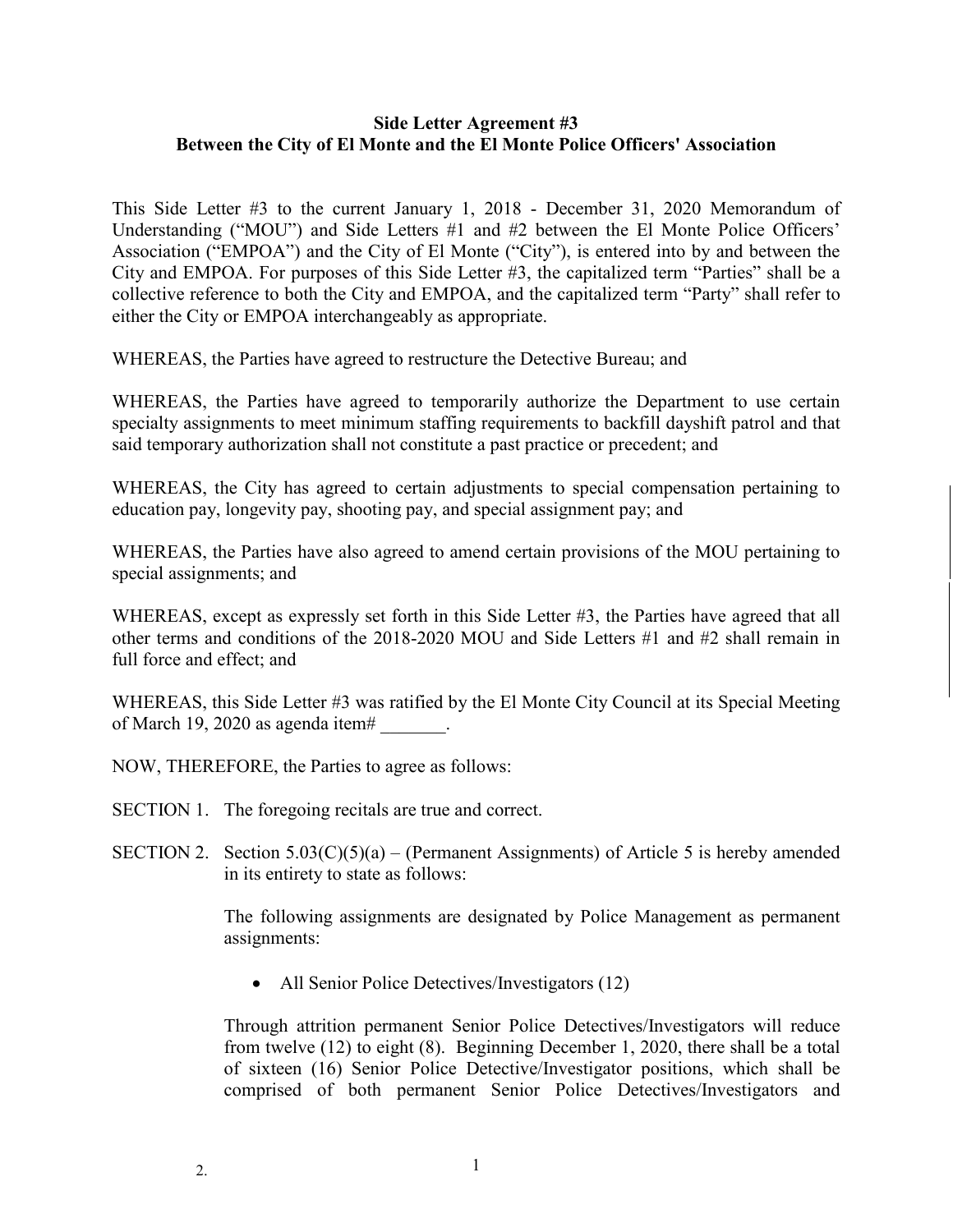rotational Senior Police Detectives/Investigators. The number of permanent Senior Police Detectives/Investigators shall be between twelve (12) and (8), depending on when the positions are reduced through attrition, and at no time shall the number of permanent Senior Police Detectives/Investigators be less than eight (8). The number of rotational Senior Police Detectives/Investigators shall be the difference between the sixteen (16) Senior Police Detective/Investigator positions and the number of permanent Senior Police Detectives/Investigators.

Rotational Senior Police Detective/Investigator positions shall be for a minimum of three (3) years with the opportunity for extension at the Chief's discretion in one-year increments. Rotational Senior Police Detective/Investigators shall not be removed from their positions prior to the completion of the 3-year period or the completion of any 1-year extension except as outlined in Section  $5.03(C)(5)(d)$ .

These rotational positions shall not include other support positions (e.g. Gangs, Narcotics, Community Relations, or any other unit). Additionally, the Corporal(s) and Sergeant(s) in the Detective Bureau shall not count towards the minimum staffing of sixteen (16) Senior Police Detective/Investigator positions.

SECTION 3. Effective January 1, 2021, Section 5.04(G) (Longevity Pay) of Article 5 is hereby amended in its entirety to state as follows:

> A longevity pay plan based upon service time in regular employment with the City of El Monte shall provide the following additional compensation above the eligible unit employee's base salary as follows:

| <b>Employee Years of Service</b>      | Compensation    |
|---------------------------------------|-----------------|
| After five $(5)$ years $(60$ months)  | \$150 per month |
| After ten $(10)$ years $(120$ months) | \$200 per month |
| After fifteen (15) years (180 months) | \$250 per month |
| After twenty (20) years (240 months)  | \$300 per month |

The parties agree that Longevity Pay is special compensation and shall be reported as such to CalPERS, to the extent legally permissible, pursuant to Title 2 CCR, Section  $571(a)(1)$ .

- SECTION 4. Effective January 1, 2021, Sections 5.04(P)(1) and 5.04(P)(2) (Shooting Pay) of Article 5 are hereby amended in their entirety to state as follows:
	- 1. The City shall pay to each employee "Shooting Pay" of two hundred dollars (\$200) per month above the unit employee's base salary, provided:
		- a. The unit employee successfully qualified (duty weapon and shotgun) during each quarterly qualification period over the immediately preceding four quarters; and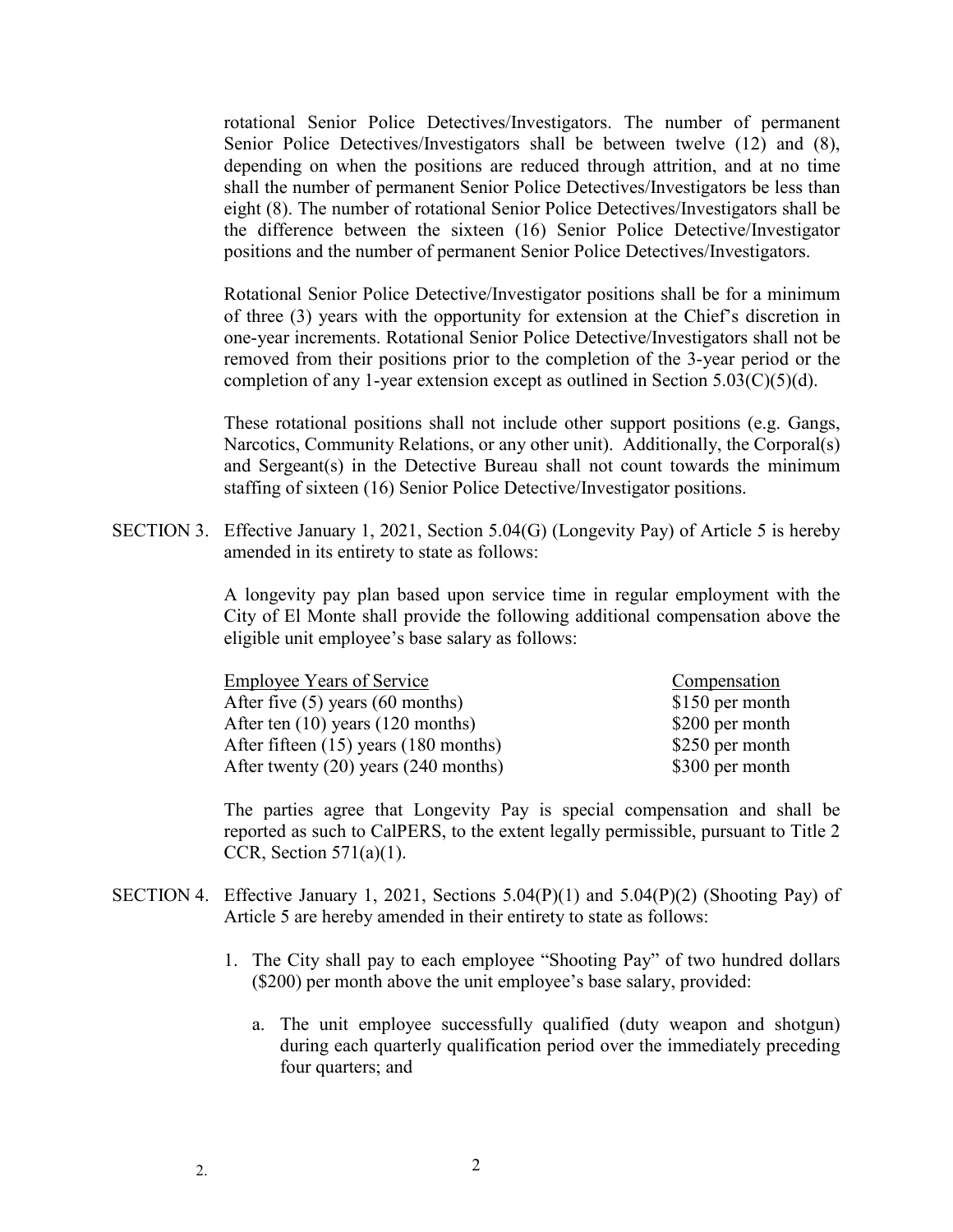- b. The unit employee had no preventable accidental firearm discharges for one year prior to the date of the monthly issuance of the shooting pay.
- 2. Quarterly Qualification Exceptions

A unit employee who does not shoot during a quarterly shooting qualification period will maintain his/her eligibility for Shooting Pay, provided the employee:

- a. Was on administrative leave;
- b. Assigned to a work or training location that was outside of Los Angeles County;
- c. Could not shoot due to injury;
- d. Could not shoot due to range closure; or
- e. Due to other legitimate circumstances as approved by Police Management.
- SECTION 5. Effective January 1, 2021, Section 5.04(Q) (On-Call Pay: SWAT Members and Crisis Negotiation Team Members) of Article 5 is hereby amended in its entirety to state as follows:
	- 1. Each member of the SWAT Team, including SWAT Medics and SWAT K9 Officers, shall be compensated two hundred dollars (\$200) each month for answering their phones while off-duty and being available to respond to callouts. This compensation does not include compensation that the SWAT Team members are entitled to if they are ordered to report to work during their offduty hours.
	- 2. At least eighteen (18) members shall be assigned to the SWAT Team at any given time.
	- 3. Each member of the Crisis Negotiator Team (CNT) shall be compensated two hundred dollars (\$200) each month for answering their phones while off-duty and being available to respond to call-outs. This compensation does not include compensation that the CNT members are entitled to if they are ordered to report to work during their off-duty hours.
	- 4. At least seven (7) members shall be assigned to the CNT at any given time.
- SECTION 6. Section 5.04(U) (Education Pay) of Article 5 is hereby added as follows:
	- 1. Effective January 1, 2021, each unit employee who possesses an Associate's Degree from an accredited institution shall be compensated one hundred dollars (\$100) each month. Effective January 1, 2022, each unit employee who possesses an Associate's Degree from an accredited institution shall be compensated two hundred dollars (\$200) each month.
	- 2. Effective January 1, 2021, each unit employee who possesses a Bachelor's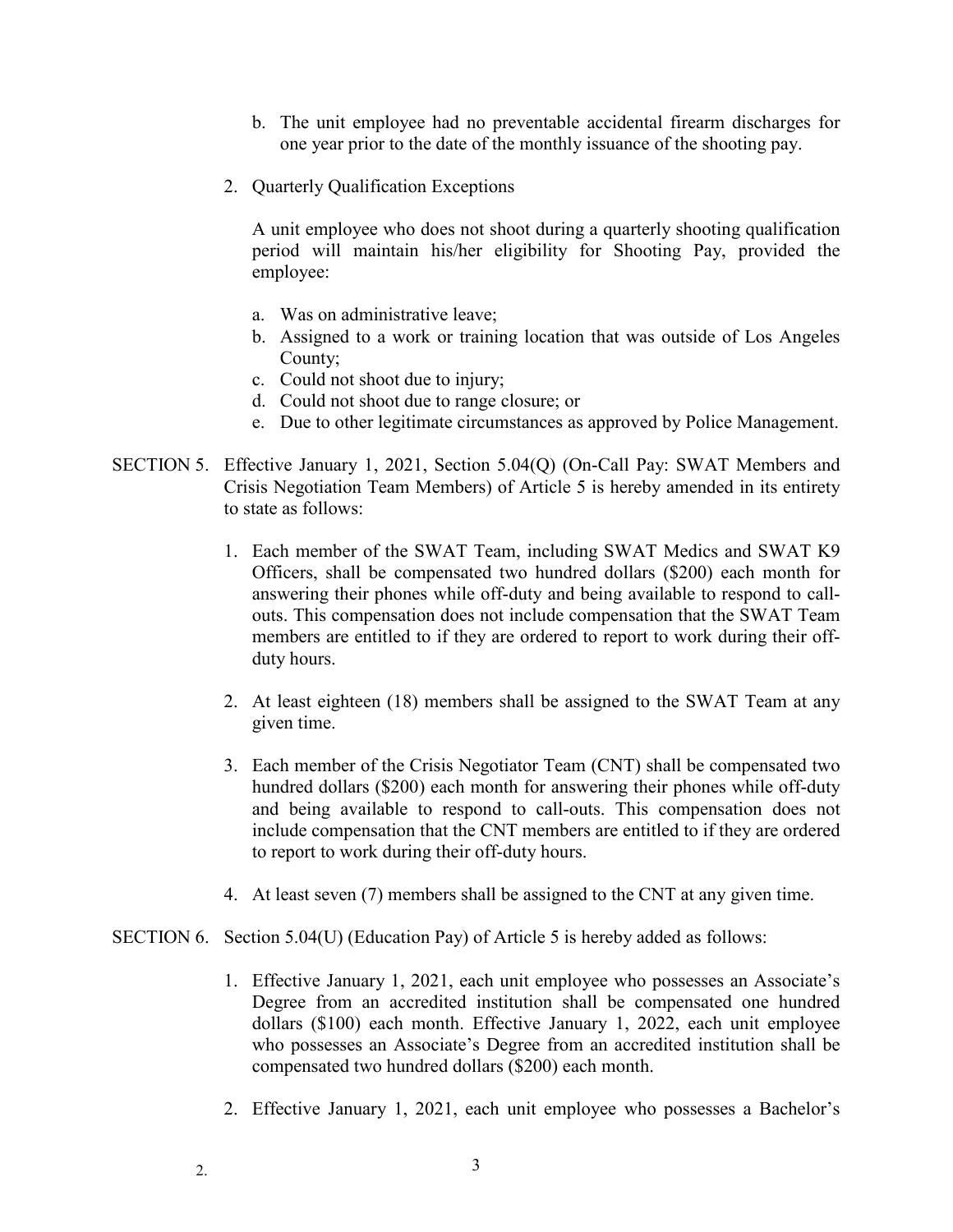Degree from an accredited institution shall be compensated two hundred dollars (\$200) each month. Effective January 1, 2022, each unit employee who possesses a Bachelor's Degree from an accredited institution shall be compensated four hundred dollars (\$400) each month.

- 3. Effective January 1, 2021, each unit employee who possesses a Master's Degree or higher level degree from an accredited institution shall be compensated three hundred dollars (\$300) each month. Effective January 1, 2022, each unit employee who possesses a Master's Degree or higher level degree from an accredited institution shall be compensated six hundred dollars (\$600) each month.
- 4. Education pay shall not be cumulative. For example, a member with an Associate's Degree and a Bachelor's Degree is only eligible for four hundred dollars (\$400) each month not six hundred dollars (\$600) each month.
- 5. The parties agree that Education Pay is special compensation and shall be reported as such to CalPERS, to the extent legally permissible, pursuant to Title 2 CCR, Section  $571(a)(2)$  – Educational Pay.
- SECTION 7. Section 11.07(C)(1) of Article 11 is hereby temporarily not enforced until December 31, 2020 pursuant to the following understanding and conditions:

Section 11.07(C)(1) specifically provides that officers assigned to special assignments are not to be considered as field officers for minimum staffing purposes. The Department recently had difficulty fulfilling the minimum staffing requirements due to staffing shortages. In an effort to work with the Department and to decrease overtime costs, the EMPOA agreed to authorize the Department to utilize School Resource Officers, Community Relations Officers, Special Investigations Officers, Gang Enforcement Officers, and Traffic Officers to backfill dayshift patrol for minimum staffing purposes until December 31, 2020. A maximum of two (2) officers from units outside of patrol may be used in a 24 hour period for the purpose of minimum staffing. The use of Special Investigations Officers can be problematic due to obligations in assisting other agencies. Supervisors shall coordinate with the Special Investigations supervisor prior to using Special Investigations Officers for patrol minimum staffing.

This temporary suspension of Section  $11.07(C)(1)$  is in no way intended, and shall in no way be construed to establish a precedent or past practice of the ability of the Department to temporarily reassign special assignments as field officers in this or any other matter, now or in the future.

- SECTION 8. Section 11.07(I)(1) (Detective Assignments) of Article 11 is hereby amended in its entirety to state as follows:
	- 1. When a vacancy occurs within any of the sixteen (16) Senior Police